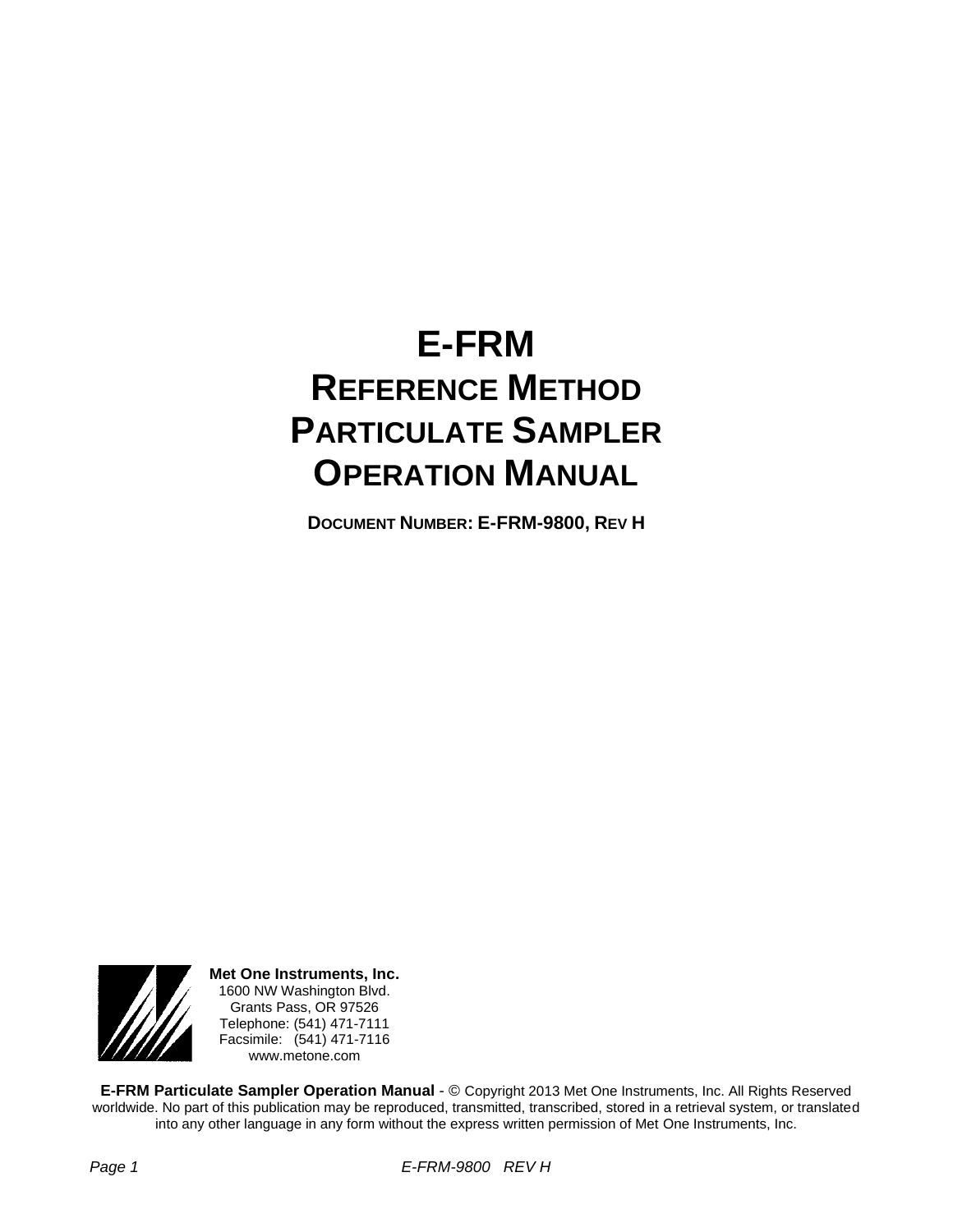# **Table of Contents**

| 1                       | <b>INTRODUCTION</b>                                                     | $\overline{\mathbf{3}}$ |  |
|-------------------------|-------------------------------------------------------------------------|-------------------------|--|
|                         | 1.1                                                                     |                         |  |
|                         | 1.2 <sub>1</sub>                                                        |                         |  |
|                         |                                                                         |                         |  |
|                         | 1.4                                                                     |                         |  |
|                         | 1.5                                                                     |                         |  |
| $\overline{\mathbf{2}}$ | <b>SITE SELECTION and SETUP</b>                                         | $\overline{\mathbf{z}}$ |  |
|                         |                                                                         |                         |  |
|                         | 2.2                                                                     |                         |  |
|                         | 2.3                                                                     |                         |  |
|                         | 2.4<br><b>SCHEDULING SAMPLE EVENTS and SAMPLER OPERATION</b>            | 16                      |  |
| $\mathbf{3}$            | 3.1                                                                     |                         |  |
|                         | 3.2                                                                     |                         |  |
|                         | 3.3                                                                     |                         |  |
|                         | 3.4                                                                     |                         |  |
|                         | 3.5                                                                     |                         |  |
|                         | 3.6                                                                     |                         |  |
|                         |                                                                         |                         |  |
| $\blacktriangle$        | <b>FLOW CONTROL SYSTEM AUDITS and CALIBRATIONS</b>                      | 24                      |  |
|                         | 4.1                                                                     |                         |  |
|                         | Quick Temperature, Pressure, & Flow Checks Using System Test  25<br>4.2 |                         |  |
|                         | 4.3                                                                     |                         |  |
|                         | 4.4                                                                     |                         |  |
|                         | 4.5                                                                     |                         |  |
|                         | 4.6                                                                     |                         |  |
|                         |                                                                         |                         |  |
| $\overline{\mathbf{5}}$ | <b>MAINTENANCE and TROUBLESHOOTING</b>                                  | 30                      |  |
|                         | 5.1                                                                     |                         |  |
|                         | 5.2                                                                     |                         |  |
|                         | 5.3                                                                     |                         |  |
| 6                       | <b>DATA RETRIEVAL</b>                                                   | 32                      |  |
|                         | 6.1                                                                     |                         |  |
|                         |                                                                         |                         |  |
| 7                       | <b>SERIAL COMMUNICATIONS</b>                                            | 32                      |  |
|                         |                                                                         |                         |  |
|                         |                                                                         |                         |  |
| 8                       | <b>ACCESSORIES and PARTS</b>                                            | 34                      |  |
|                         | 8.1                                                                     |                         |  |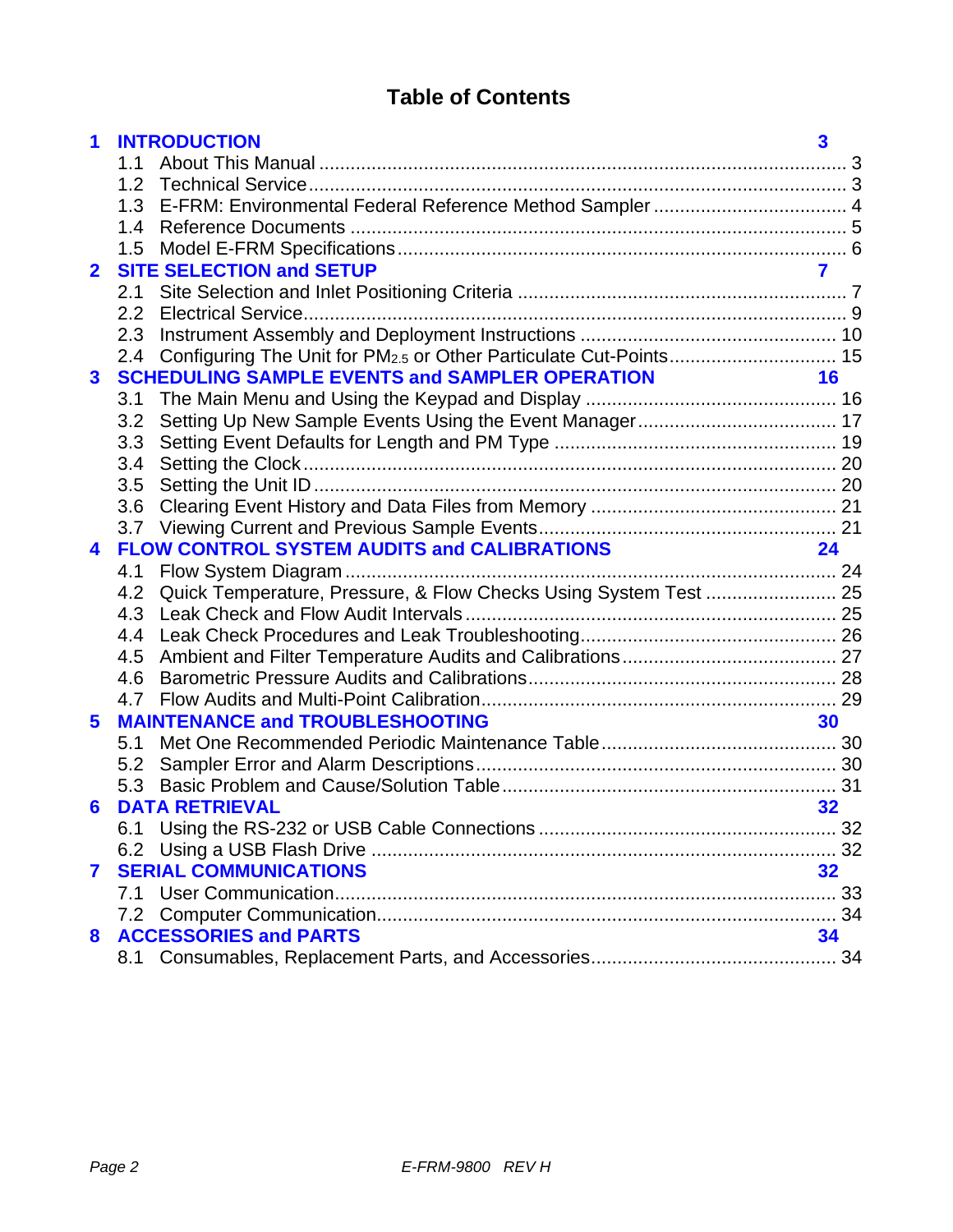# **1 INTRODUCTION**

### *1.1 About This Manual*

This document is organized with the most important information toward the front of the manual. All users should read and understand the sections on setup, operation, and field audits. Toward the back are sections that provide in-depth information on subjects such as diagnostics and accessories. These sections should be consulted as needed.

This manual is periodically revised for maximum accuracy and to incorporate new features or updates. User feedback is welcome. Electronic versions of this manual are available upon request.

### <span id="page-2-0"></span>*1.2 Technical Service*

Should you still require support after consulting your printed documentation, we encourage you to contact one of our expert Technical Service representatives during normal business hours of 7:00 a.m. to 4:00 p.m. Pacific Standard Time, Monday through Friday. In addition, technical information and service bulletins are often posted on our website. Please contact us and obtain a Return Authorization (RA) number before sending any equipment back to the factory. This allows us to track and schedule service work and to expedite customer service.

| <b>Contact</b> | Tel: +541 471 7111        | <b>Address:</b> Met One Instruments, Inc. |
|----------------|---------------------------|-------------------------------------------|
| Information:   | Fax: $+5414717115$        | 1600 Washington Blvd                      |
|                | Web: http:/www.metone.com | Grants Pass, Oregon                       |
|                | Email: service@metone.com | 97526 U.S.A.                              |

Please have your instrument serial number available when contacting the manufacturer. On most models manufactured by Met One Instruments, it will be located on a silver product label on the unit, and also printed on the calibration certificate. The serial number will begin with a letter and be followed by a unique four or five digit number such as F8029 or M20584.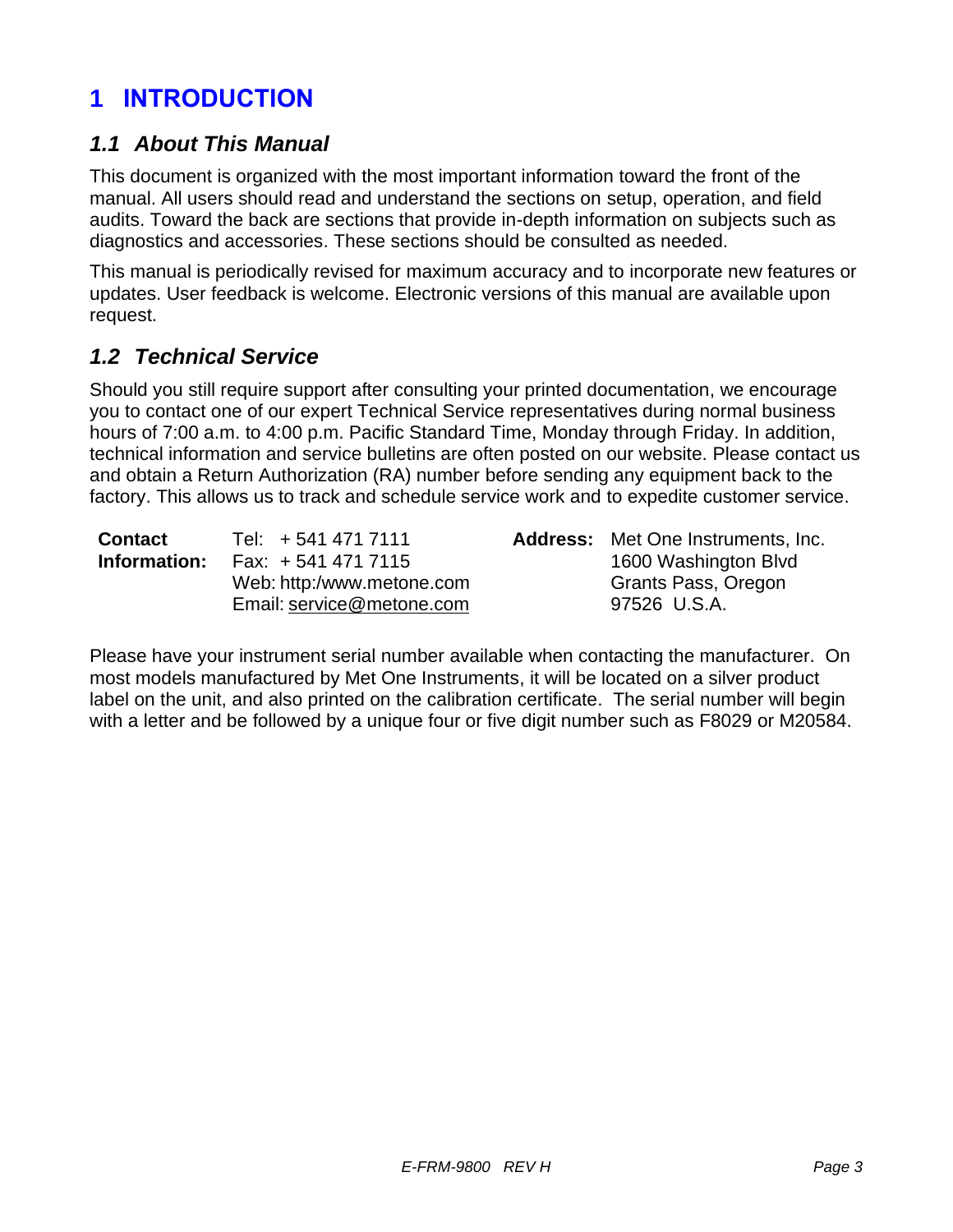# <span id="page-3-0"></span>*1.3 E-FRM: Environmental Federal Reference Method Sampler*

The Met One Instruments, Inc. Model E-FRM is a programmable single-event filter sampler designed to meet federal specifications as a reference method for the determination of daily PM2.5 or PM<sup>10</sup> particulate concentrations in ambient air.

It employs a single pre-weighed 47 mm sample filter disc in an EPA-standardized cassette which must be manually exchanged by the operator prior to each sample period. The instrument runs a sample period based on an operator programmed start time and sample duration.

A vacuum pump, controlled to 16.67 liters-per-minute, draws ambient air through a series of standardized inlets that provide the  $PM<sub>2.5</sub>$  or  $PM<sub>10</sub>$  cut points. The sample then passes through the filter, where the airborne particulate matter is deposited.

The dirty filter is collected after the sample period and sent to a lab to be equilibrated and reweighed per the standardized EPA gravimetric procedures. The resulting clean and dirty mass values for the filter are then correlated to the volume of air sampled to determine the concentration of particulate in micrograms-per-cubic-meter (µg/m3)

The E-FRM can easily be configured for reference method PM<sub>2.5</sub> sampling using the standardized BGI VSCC™ very-sharp-cut cyclone, the URG-2000-30EGN cyclone, or the classic WINS Impactor.

Alternately, other sharp-cut cyclones can be installed for non-designated or indicative PM2.5 or  $PM_1$  sampling.

If  $PM_{10}$  monitoring is desired, the  $PM_{2.5}$  cyclones can be omitted entirely and a pass-through adapter can be installed in its place.

# **1.3.1 Model E-FRM PM<sup>10</sup> U.S. EPA Federal Reference Method**

Designation Number [RFPS-0216-231,](https://www.federalregister.gov/articles/2016/04/28/2016-10006/office-of-research-and-development-ambient-air-monitoring-reference-and-equivalent-methods#p-11) "Met One Instruments, Inc. E-FRM," configured for filter sampling of ambient particulate matter using the US EPA PM<sub>10</sub> inlet specified in 40 CFR part 50 appendix L, Figs. L-2 thru L-19, with a flow rate of 16.67 L/min, using 47 mm PTFE membrane filter media, and operating with firmware version R2.0.1 and later, and operated in accordance with the Met One E-FRM PM<sup>10</sup> operating manual. This designation applies to PM<sup>10</sup> measurements only.

# **1.3.2 PM2.5 U.S. EPA Federal Reference Methods**

# *BGI Very Sharp Cut Cyclone (VSCC) or WINS Impactor*

Designation Number [RFPS-0315-221,](https://www.federalregister.gov/articles/2015/06/05/2015-13800/office-of-research-and-development-ambient-air-monitoring-reference-and-equivalent-methods#p-8) "Met One Instruments, Inc. E-FRM," configured for filter sampling of ambient particles using the US EPA  $PM_{10}$  inlet specified in 40 CFR 50 Appendix L, Figs. L-2 thru L-19, equipped with either a BGI VSCC™ cyclone or WINS PM2.5 fractionator, with a flow rate of 16.67L/min, using 47 mm PTFE membrane filter media, and operating with firmware version R1.1.0 and later, and operated in accordance with the Met One E-FRM PM2.5 operating manual.

# *URG-2000-30 EGN Cyclone*

Designation Number [EQPS-0316-235,](https://www.federalregister.gov/articles/2016/04/28/2016-10006/office-of-research-and-development-ambient-air-monitoring-reference-and-equivalent-methods#p-15) "Met One Instruments, Inc. E-FRM," configured for filter sampling of ambient particulate matter using the US EPA PM<sub>10</sub> inlet specified in 40 CFR 50 Appendix L, Figs. L-2 thru L-19, equipped with a URG-2000-30EGN Cyclone particle size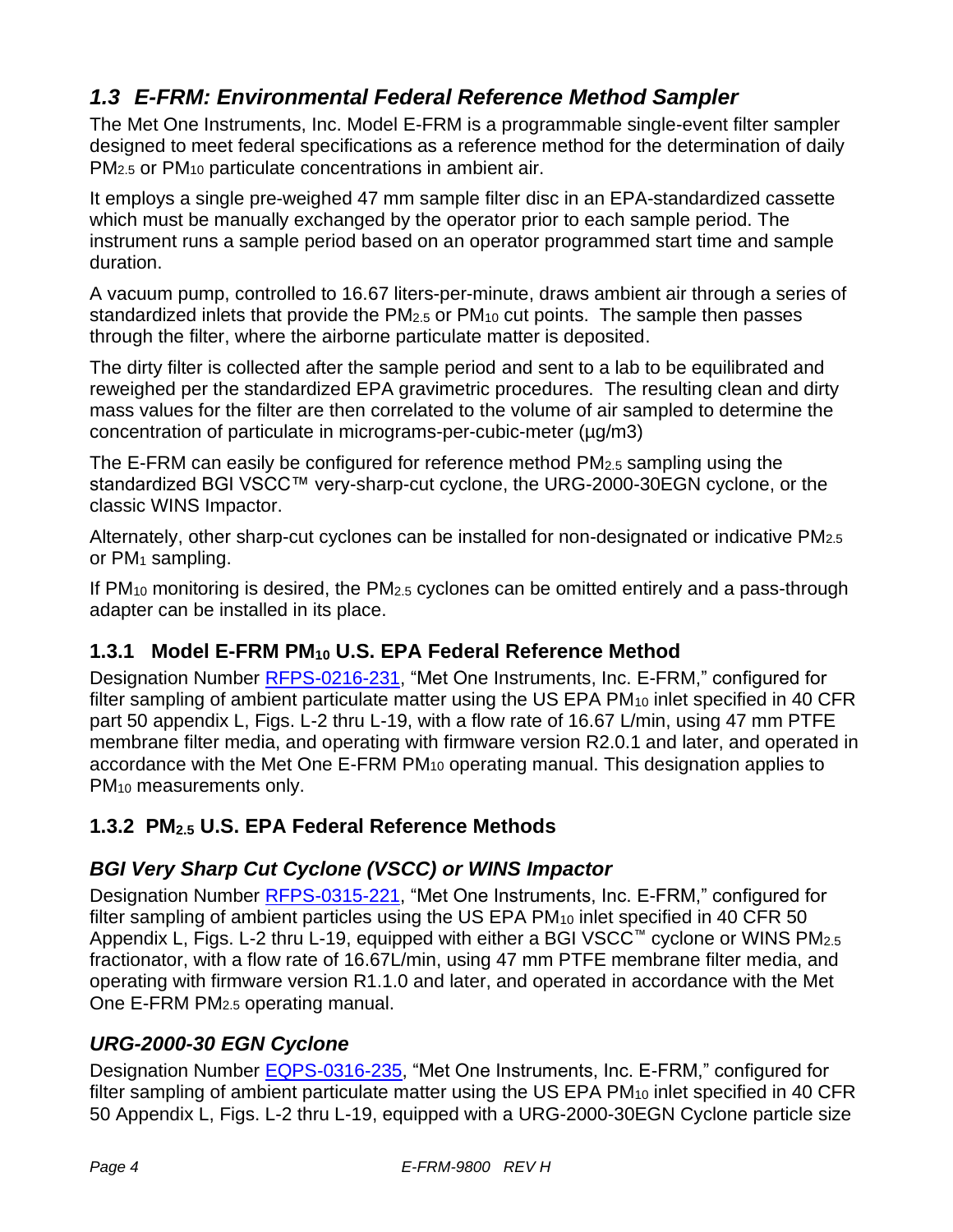separator, and operated for a continuous 24-hour sample period at a flow rate of 16.67 liters/minute, using 47 mm PTFE membrane filter media, and operating with firmware version R1.1.0 and later, and operated in accordance with the Met One E-FRM PM2.5 operating manual.

#### **1.3.3 Model E-FRM Coarse U.S. EPA Federal Reference Method**

Designation Number [RFPS-0316-232,](https://www.federalregister.gov/articles/2016/04/28/2016-10006/office-of-research-and-development-ambient-air-monitoring-reference-and-equivalent-methods#p-13) "Met One Instruments, Inc. E-FRM-PM<sub>10</sub> and E-FRM-PM2.5 Sampler Pair" for the determination of coarse particulate matter as PM10-2.5, consisting of a pair of Met One Instruments, Inc. E-FRM samplers, with one being the E-FRM PM2.5 sampler (RFPS-0315-221) and the other being the E-FRM PM<sub>10</sub> sampler (RFPS-0216-231). The units are to be collocated to within 1-4 meters of one another and sample concurrently. Both units are operated in accordance with the associated E-FRM instruction manual. This designation applies to PM10-2.5 measurements only.

### *1.4 Reference Documents*

The following documents provide additional or related information on the regulations, methods, and standard operating procedures for reference method samplers:

- Quality Assurance Guidance Document 2.12. *Monitoring PM2.5 in Ambient Air Using Designated Reference or Class I Equivalent Methods*. U.S. EPA, National Exposure Research Laboratory. Research Triangle Park, NC, May 1998 or later.
- Title 40 Code of Federal Regulations (40 CFR), Part 50, Appendix L. *REFERENCE METHOD FOR THE DETERMINATION OF FINE PARTICULATE MATTER AS PM2.5 IN THE ATMOSPHERE*.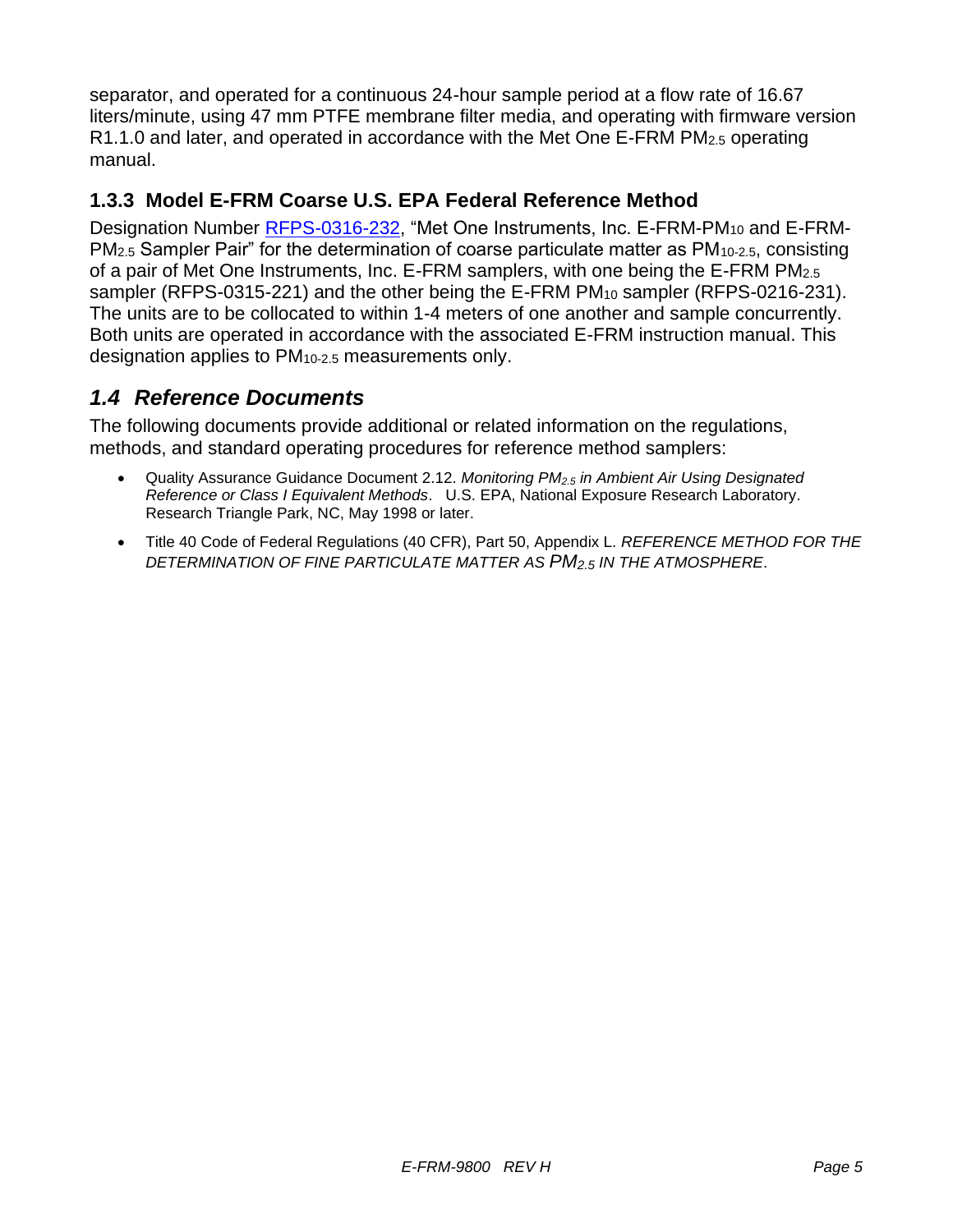# *1.5 Model E-FRM Specifications*

| <b>PARAMETER</b>                  | <b>SPECIFICATION</b>                                                                                                                     |
|-----------------------------------|------------------------------------------------------------------------------------------------------------------------------------------|
| <b>Measurement Principle:</b>     | Programmable single-event filter sampler for ambient PM <sub>2.5</sub> particulate<br>concentrations by gravimetric laboratory analysis. |
| <b>Resulting Data Units:</b>      | Micrograms per actual cubic meter µg/m <sup>3</sup> . Calculated from lab filter weights.                                                |
| <b>Design Specifications:</b>     | Title 40 CFR, Part 50 Appendix L.                                                                                                        |
| <b>U.S. EPA Designations:</b>     | Federal Reference Methods RFPS-0315-221, RFPS-0216-231, RFPS-0316-232,<br>and EQPS-0316-235 (see section 1.3)                            |
| <b>Main Inlet Type:</b>           | EPA-pattern PM <sub>10</sub> size-selective louvered inlet standard (Met One BX-802).                                                    |
| PM <sub>2.5</sub> Separator Type: | BGI VSCC-A™ Cyclone or URG-2000-30EGN Cyclone (WINS Impactor optional)                                                                   |
| PM <sub>10</sub> Sampling Config: | Pass-through tube (used in place of cyclone) included for PM <sub>10</sub> sampling.                                                     |
| <b>Other Configurations:</b>      | Compatible with PM <sub>2.5</sub> or PM <sub>1</sub> SCC cyclones. TSP inlet available.                                                  |
| <b>Filter Type:</b>               | 47mm PTFE disc filters standard. Other filter material types available.                                                                  |
| <b>Filter Holder:</b>             | Accommodates standard EPA-pattern white Delrin filter cassettes.                                                                         |
| <b>Filter Temp Control:</b>       | Within 5 degrees C of ambient, sampling and standby. Logged in data.                                                                     |
| <b>Operating Temperature:</b>     | -30 to +50 degrees C, Ambient.                                                                                                           |
| <b>Operating Pressure:</b>        | 600 to 800 mmHg, Ambient.                                                                                                                |
| <b>Sample Events:</b>             | 24 hour samples standard. Programmable start date/time and duration.                                                                     |
| <b>Flow Rate:</b>                 | 16.67 L/min (1 m <sup>3</sup> /hr). With flow sensor and real-time actual flow control.                                                  |
| <b>Flow Accuracy:</b>             | $±2\%$ ( $±.33$ L/min).                                                                                                                  |
| <b>Flow Records:</b>              | Flow rate, temperature, pressure logged in 5 minute intervals.                                                                           |
| <b>Vacuum Pump:</b>               | Dual-head diaphragm AC pump standard (specify voltage).                                                                                  |
| <b>Upper Conc Limit:</b>          | At least 200 µg/m <sup>3</sup> estimated for daily average.*                                                                             |
| <b>Data Collection:</b>           | 9-Pin RS-232 port. USB data port. USB flash drive port. Software supplied.                                                               |
| <b>Memory Capacity:</b>           | 24 sample events                                                                                                                         |
| <b>Compatible Software:</b>       | FRMCommAQ; FSCommAQ                                                                                                                      |
| <b>User Interface:</b>            | Extended temperature 8x40 character LCD display with dynamic keypad.                                                                     |
| <b>Enclosure Type:</b>            | Active fan ventilation with solar shield and separate pump enclosure.                                                                    |
| <b>Deployed Dimensions:</b>       | 2.0 meters (77") high, 42 cm (16.5") wide, 53 cm (20.75") deep.                                                                          |
| <b>Stowed Dimensions:</b>         | 105 cm (41") high, 42 cm (16.5") wide, 53 cm (20.75") deep.                                                                              |
| Weight:                           | Complete System: 33 kg (73 lbs). Removable pump box: 12.7 kg (28 lbs).                                                                   |
| Power:                            | 100 to 125VAC, 2.5 amps nominal, start up current will be greater                                                                        |

\* The approximate upper concentration limit is based on the samplers ability to maintain 16.67 L/min sample flow over the entire 24 hour period, despite PTFE filter loading with typical urban PM<sub>2.5</sub> particulate. Actual concentration limits will vary depending on ambient conditions, altitude, and particulate type.

Specifications may be subject to change without notice.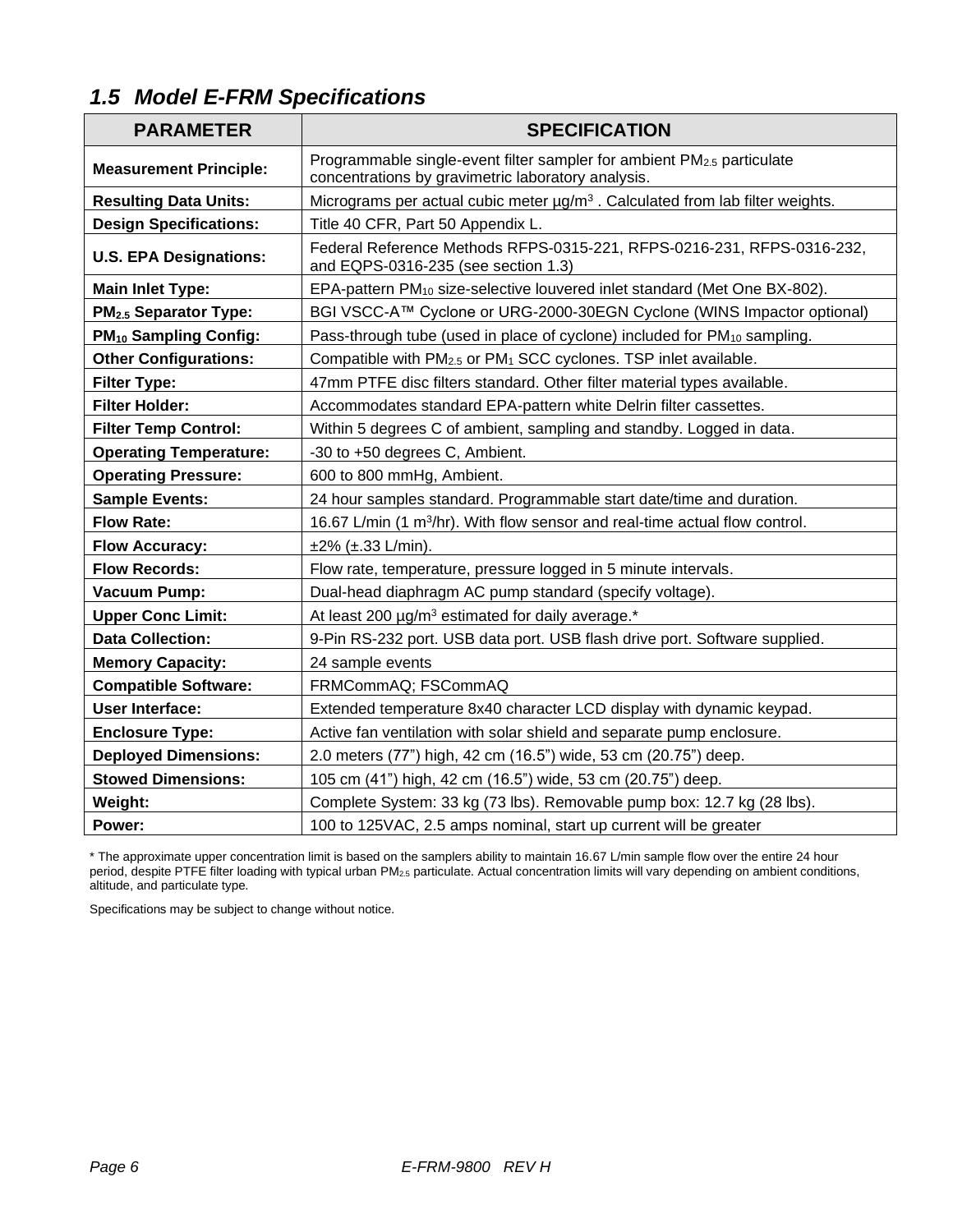# **2 SITE SELECTION and SETUP**

Use the following information to correctly assemble, configure, and deploy the E-FRM sampler. Installation of the sampler should ideally be performed by personnel familiar with environmental monitoring equipment. There are no special precautions or handling concerns except for the normal level of care required for handling scientific equipment. Refer to the instructions and diagrams on the following pages.

When unpacking a new instrument, verify that the contents are undamaged. If the shipping cartons are damaged, notify the carrier immediately. Verify that the included accessories are correct and complete. If anything is missing, contact the technical service department at [service@metone.com](mailto:service@metone.com) or (541) 471-7111. See the Accessories section at the back of this manual for more details. The normal configuration of the instrument is supplied with the following standard accessories:

- Main weatherproof instrument enclosure with quick deployment aluminum stand
- Removable pump box module with built-in power supply and flow monitoring/control.
- BX-802 EPA Pattern PM10 inlet.
- Pass-through adapter for PM10 sampling.
- One 47 mm filter cassette assembly.
- PTFE sample filters.
- Leak test valve.
- Inlet tube.
- Ambient temperature sensor with solar gill shield.
- Serial communications cable.
- Instruction manual.

The following optional accessories may or may not also be included, depending on the order:

- Non-reference cyclones for  $PM<sub>2.5</sub>$  or  $PM<sub>1</sub>$  cut-points.
- BX-808 BGI VSCC™ PM2.5 cyclone.
- BX-809 URG-2000-30EGN PM2.5 cyclone.
- Extra 47 mm filter holders or filters.

# *2.1 Site Selection and Inlet Positioning Criteria*

Selection of a proper site for the sampler is critical for accurate measurements. These items must be correctly addressed in order for the collected data to be acceptable for regulatory requirements, such as EPA PM<sup>10</sup> or PM2.5 data reporting.

Specifications for site selection and inlet positioning for FRM samplers can be found in United States regulation **40 CFR, Part 58, Appendix D and E**. There are also a variety of EPA guidance documents and quality assurance documents which describe site criteria in detail. In any case, the Code of Federal Regulations takes precedence. Site selection and inlet position criteria may vary in other countries.

**Note:** The sampler location may consist of an elevated site such as a flat rooftop, the top of a walk-in lab shelter, or an elevated platform. The location may also be at or near ground level on a concrete pad or a simple wooden platform. In any case, the location must be level and easily accessible for routine service and filter replacement. Locating the sampler stand directly on the soil is not usually recommended, due to possible intrusion of dirt, insects, and vegetative growth.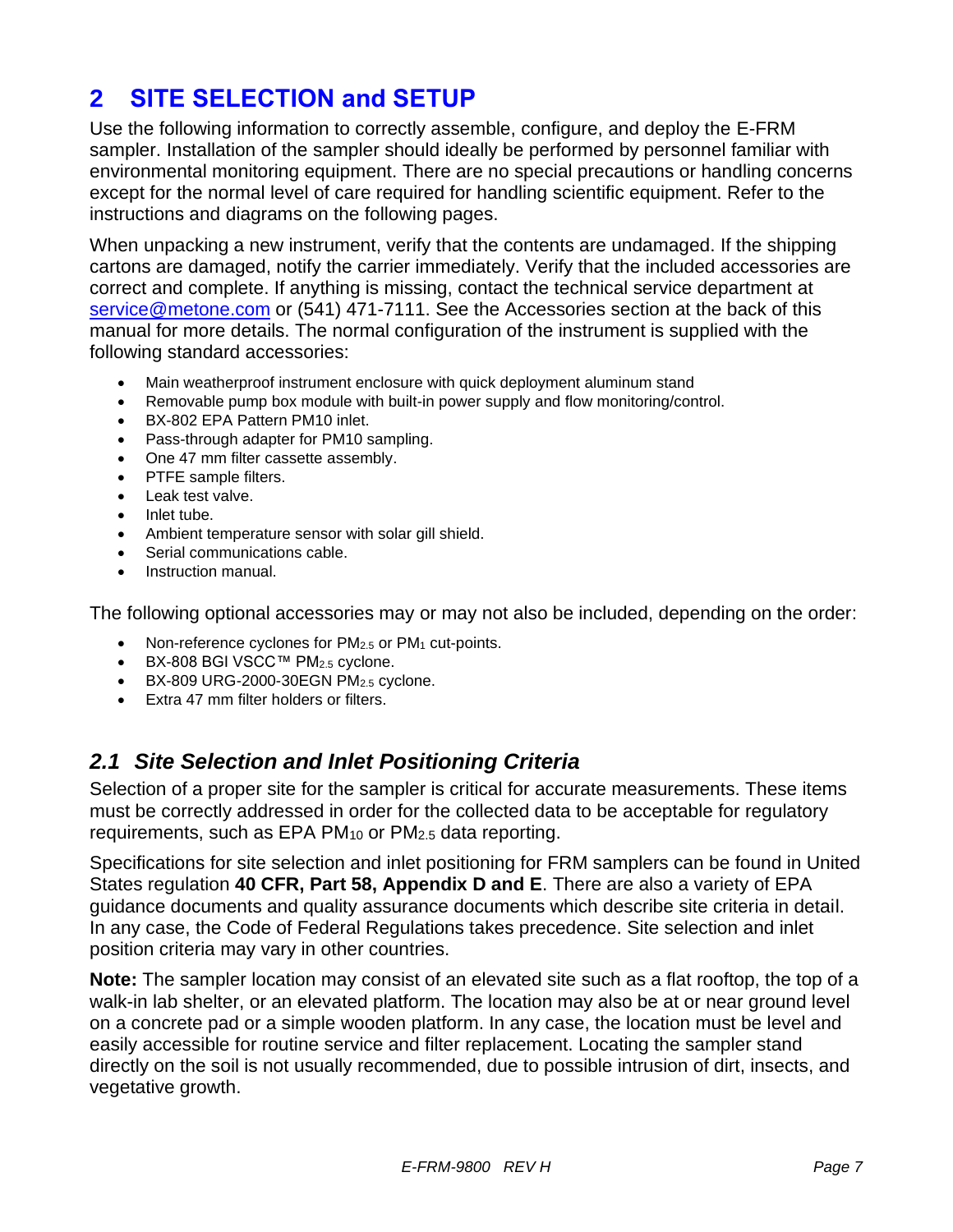#### **Inlet Height Criteria:**

- The sampler total inlet height must be located in the "breathing zone", between 2 and 15 meters above ground level for neighborhood scale sites. Middle scale or microscale sites require a total inlet height of between 2 and 7 meters.
- If the unit is to be installed on ground level, then the inlet height must be at least two meters above the ground. The sampler stand and enclosure are designed to locate the inlet two meters above whatever surface the unit is placed on.
- If the unit is located on the roof of a building, the inlet height must be no less than two meters above roof surface of the building. The total height must be no more than 15 meters above ground level.
- If the sampler is to be collocated with other particulate instruments, such as BAM units or other samplers or monitors, then the air inlets must all be the same height within one meter vertically. Met One recommends a tighter tolerance of within 30cm (1 foot).
- If the sampler inlet is the highest metallic point on a building, then a lightning rod must be installed to prevent destruction of the sampler during electrical storms.

#### **Inlet Spacing and Clearance Criteria:**

- If the sampler is to be collocated with another instrument, such as a BAM-1020 or other sampler or monitor, then the inlets must be spaced between one and four meters apart. Two meter spacing is recommended where possible.
- If installed near a  $PM_{10}$  high-volume sampler, then the distance between the inlet of the sampler and the Hi-Vol should be no less than three meters.
- The sampler inlet must be unobstructed for two meters in all directions from any object that may influence airflow characteristics, such as walls, parapets, or structures on a rooftop.
- If located beside a major obstruction (such as a building), then the distance between the inlet and the building should be equal to twice the height of the building.
- There must be at least a 180 degree arc of completely unrestricted airflow around the sampler inlet. The predominant wind direction during the highest concentration season must be included in the 180 degree arc.
- The sampler inlet must be at least 10 meters from the drip line of any trees.

#### **Artificial Particulate Sources:**

To avoid possible errors in the concentration measurements, the inlet must be located as far as possible from any artificial sources of particulate, such as blowers or vents on a rooftop. Even sources of filtered air must not blow across the sampler inlet.

#### **Spacing from Roadways:**

Except for microscale studies or purposeful near-road studies, the sampler should usually not be located directly next to a major highway or arterial roadway, as vehicle exhaust will dominate the concentration measurement. Criteria for roadway spacing of particulate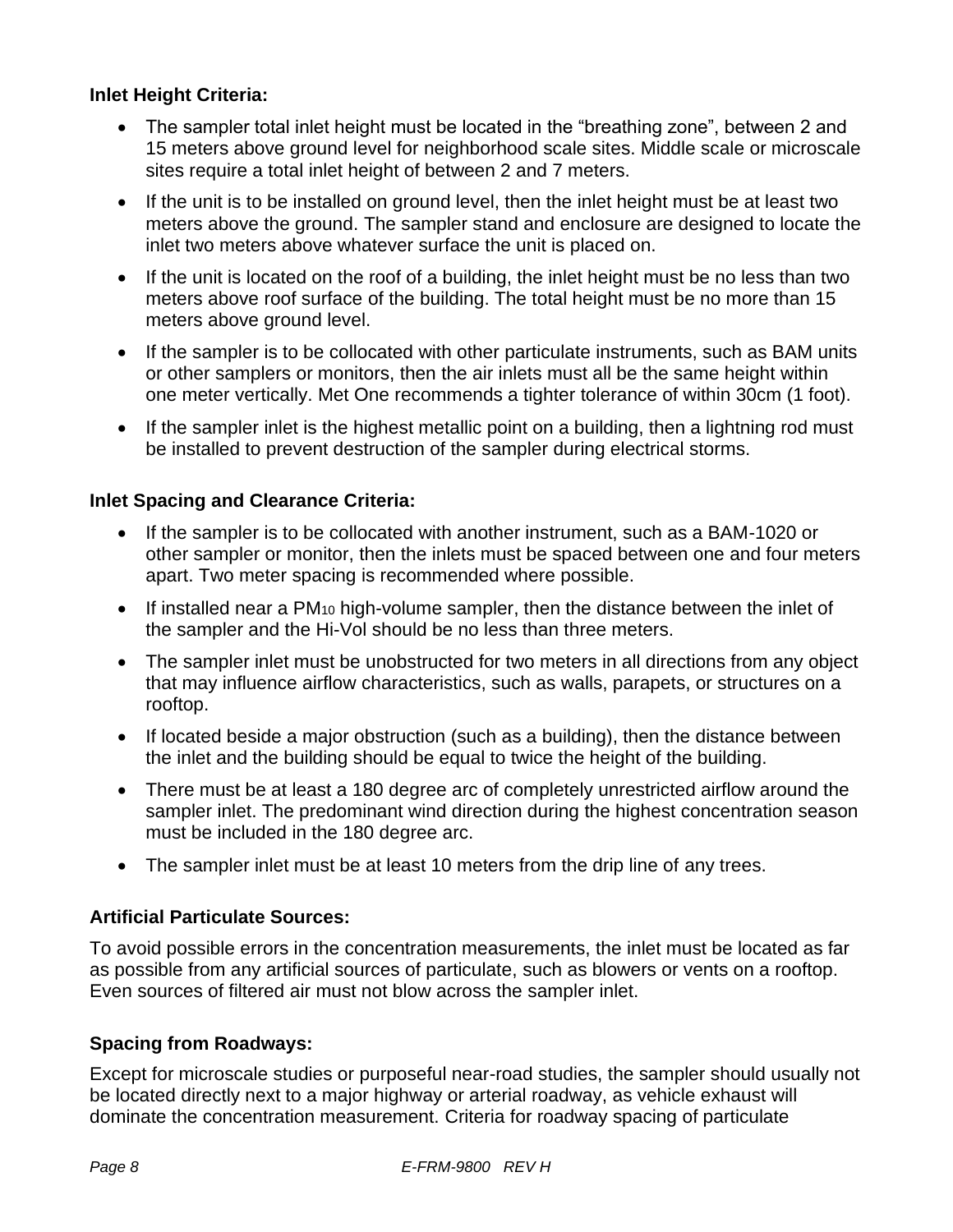monitors can be complicated. See 40 CFR Part 58 - Appendix E, section 6.3 (July 2009).

- For general neighborhood scale monitoring, the sampler should be at least 10 meters away from a road with a daily traffic volume of less than 1,000 vehicles, at least 30 meters from a road with a volume of 20,000 vehicles, at least 100 meters from a road with a volume of 70,000 vehicles, and at least 250 meters from a road with a volume of greater than 110,000 vehicles.
- The unit should be located as far as possible from unpaved roadways, as these also cause artificial measurements from temporarily suspended fugitive dust.
- The unit should usually not be installed in unpaved areas unless year-round vegetative ground cover is present, to avoid the effects of re-entrained fugitive dust.

# *2.2 Electrical Service*

The standard version of the E-FRM sampler is either 120V or 230V AC powered, depending on which vacuum pump is ordered. A standard U.S.A. type power cord is supplied with all 120V units, and a European Schuko type cord is supplied with all 230V units. Special cording may be available upon request.

The sample site needs to be equipped with AC power and a standard weatherproof outdoor electrical outlet. The sampler is rated at 2.5 amps max continuous with the pump running. Pump start-up inrush current is higher. An earth-ground point near the unit is recommended.

For critical applications where possible sample invalidations due to power failures are unacceptable, the sampler should be equipped with a backup uninterruptable power supply (UPS). The supply must be rated for the electrical load, and must be appropriately configured for an outdoor application. Consult a qualified electrical contractor.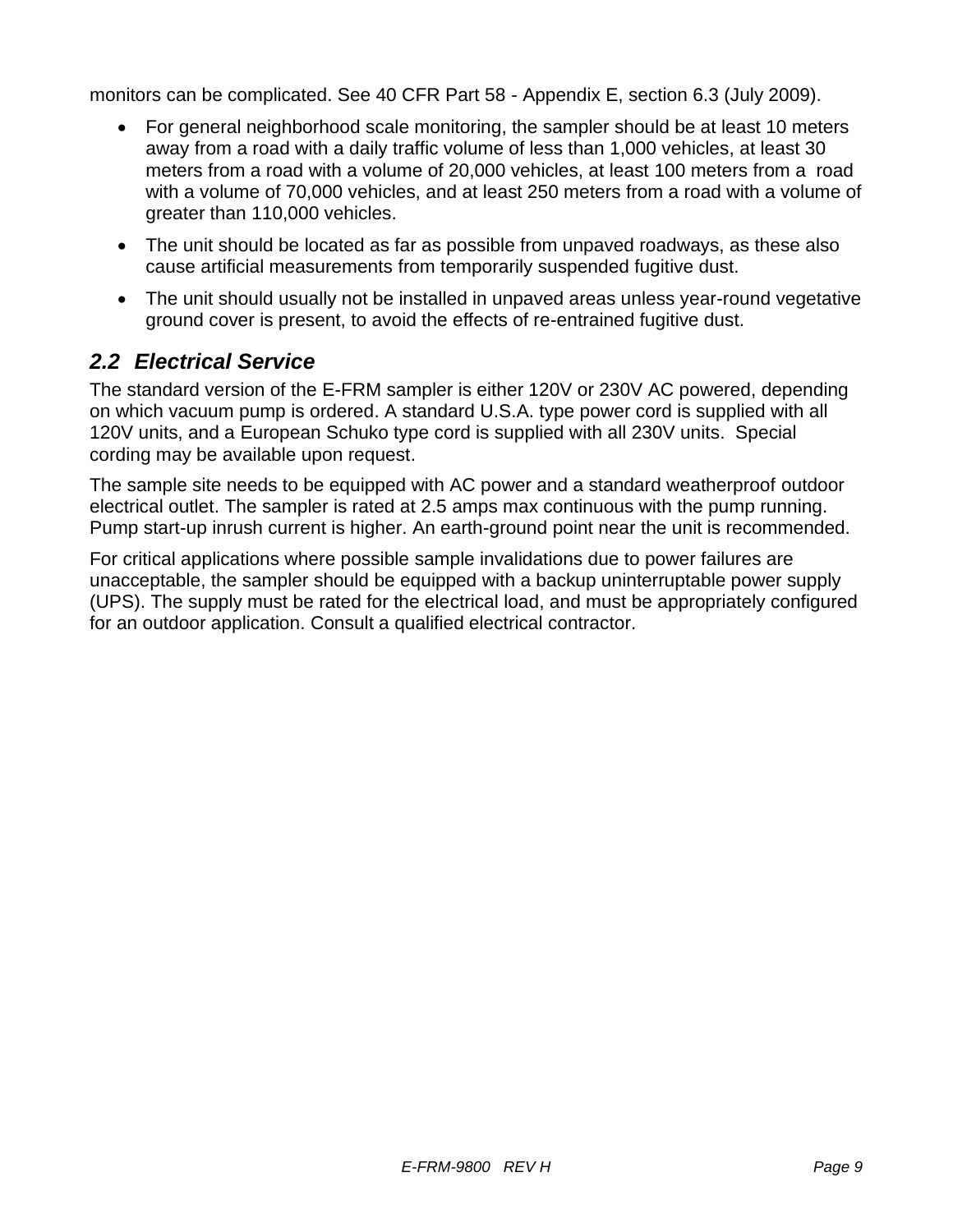# *2.3 Instrument Assembly and Deployment Instructions*

The E-FRM sampler is designed for easy setup and deployment. This allows it to be used for either permanent long-term sampling at a fixed site, or for portable audit sampling.

- 1. **Deploy the Upper Filter Enclosure:** The sampler should be shipped and stored in the stowed configuration shown in [Figure 2-1](#page-9-0).
	- a. Remove the two wing screws (one on each side) that hold the upper enclosure in the stowed position in the stand.
	- b. Locate the handle mounted on the top of the upper enclosure. Note that when the upper enclosure is in the stowed position, this handle will be on the bottom.
	- c. Grasp the handle and rotate the enclosure forward into the vertical position as shown in [Figure 2-2](#page-9-1).
	- d. Fasten the upper enclosure in the deployed position by installing the two wing screws into the deployed hole positions in the stand.

**Note:** It is not necessary to remove or loosen the two pivot screws that hold the upper enclosure and the stand together.

<span id="page-9-0"></span>

<span id="page-9-1"></span>

**Figure 2-1 Stowed Orientation Figure 2-2 Deployed Orientation**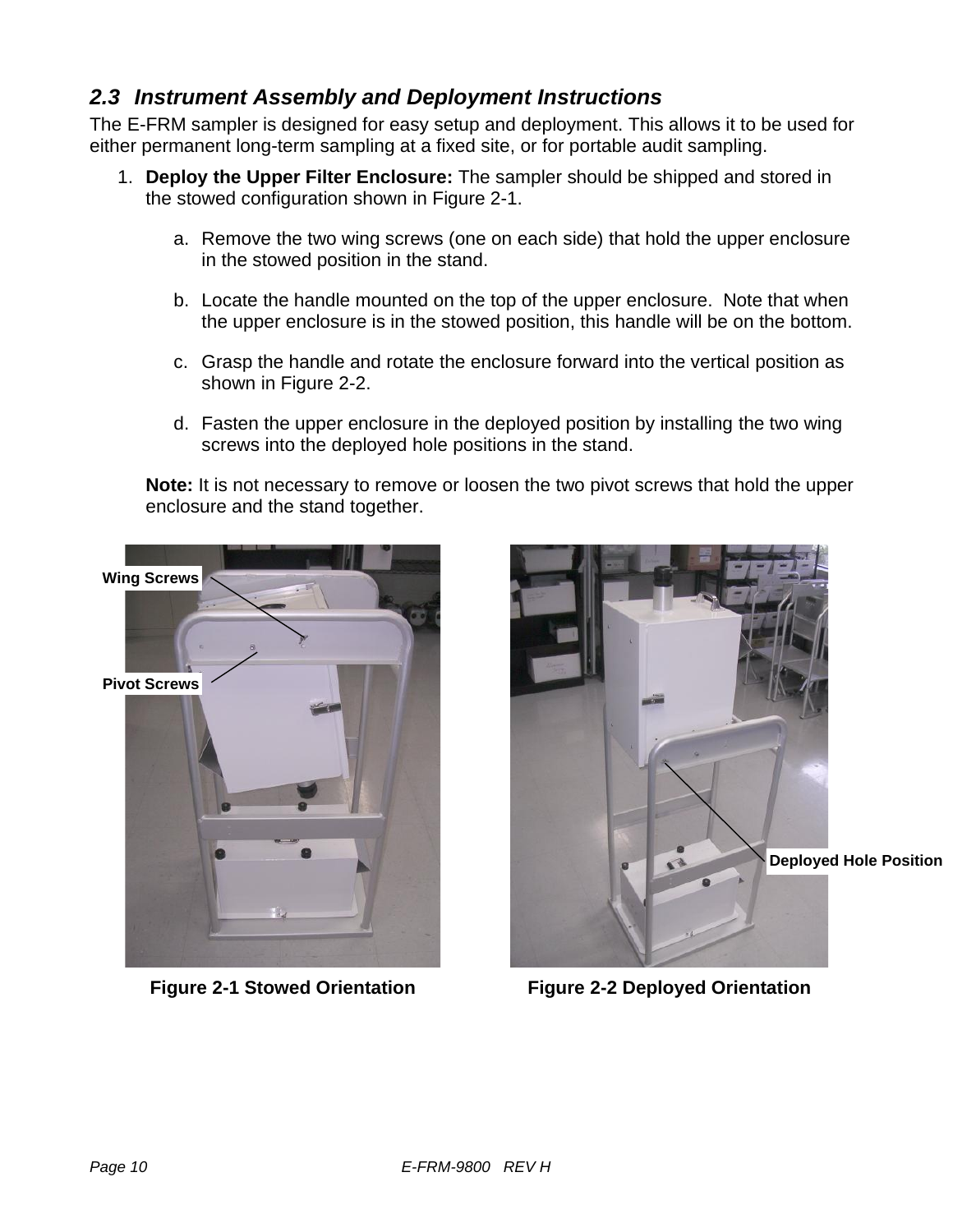- 2. **Install the Pump Box Module:** The pump box is stowed in the bottom of the stand and must be mounted to the bottom of the upper enclosure for operations.
	- a. Open the door of the upper enclosure for better visibility. Remove the two wing nuts that retain the pump box module in the base of the stand and the one wing nut in the spacer on top of the pump box.
	- b. Lift the pump box out of the stand and slide it onto the rails on the bottom of the upper enclosure, as shown in [Figure 2-3](#page-10-0). Slide the pump box all the way back until it stops.
	- c. Install the wing screw through the floor of the upper enclosure and into the spacer on top of the pump box. This is a security feature to prevent the pump box from vibrating out of position or from being removed without access to the inside of the main enclosure.
	- d. Uncoil the power cord, pump box signal cord, and vacuum tube from the bottom of the pump box.
	- e. Connect the vacuum tube and pump box cord to the back of the upper enclosure as shown in [Figure 2-4](#page-10-1).

<span id="page-10-0"></span>

**Figure 2-3 Pump Box Deploys by Sliding in to Rails Shown Here**

<span id="page-10-1"></span>

**Figure 2-4 Cord and Tubing Connections**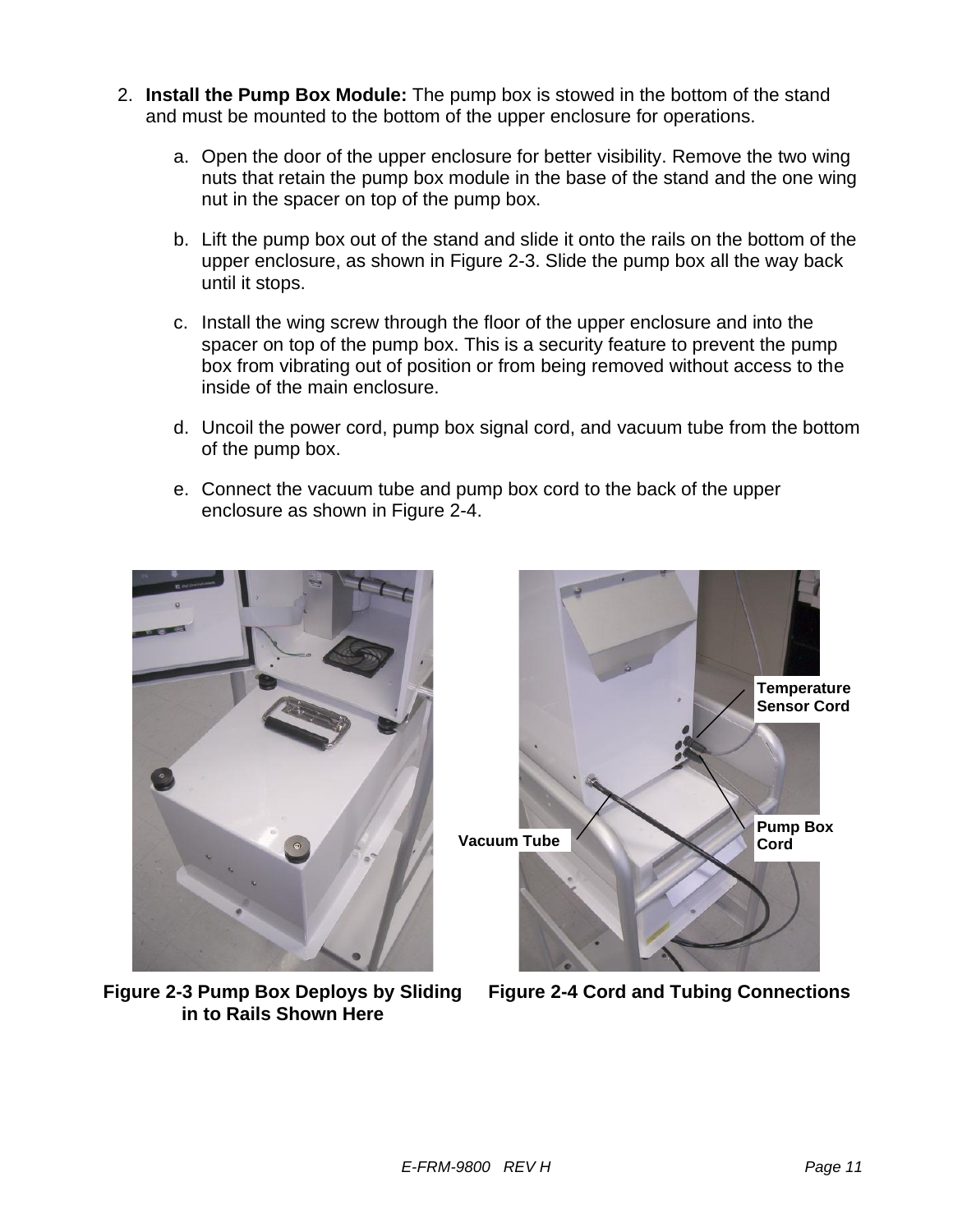#### 3. **Install the Temperature Sensor and External Inlets:**

a. Install the ambient temperature sensor to the upper enclosure as shown in [Figure 2-5](#page-11-0).



**Figure 2-5 Fully Deployed E-FRM Monitor**

- <span id="page-11-0"></span>b. Connect the temperature sensor cable to the back of the upper enclosure (see [Figure 2-4](#page-10-1)).
- c. Loosen the black plastic fitting on the top of the inlet tube receiver.
- d. Install the vertical inlet tube into the top of the enclosure. The long end of the tube goes down. Make sure the tube snaps into the o-ring socket securely, then tighten the black plastic fitting.
- e. Install the BX-802 PM<sup>10</sup> inlet on top of the inlet tube.

**Note:** The PM<sup>10</sup> inlet is used in all configurations of the E-FRM sampler. It serves as a pre-separator for subsequent PM2.5 stages when using either the BX-808 or BX-809 cyclonic separators.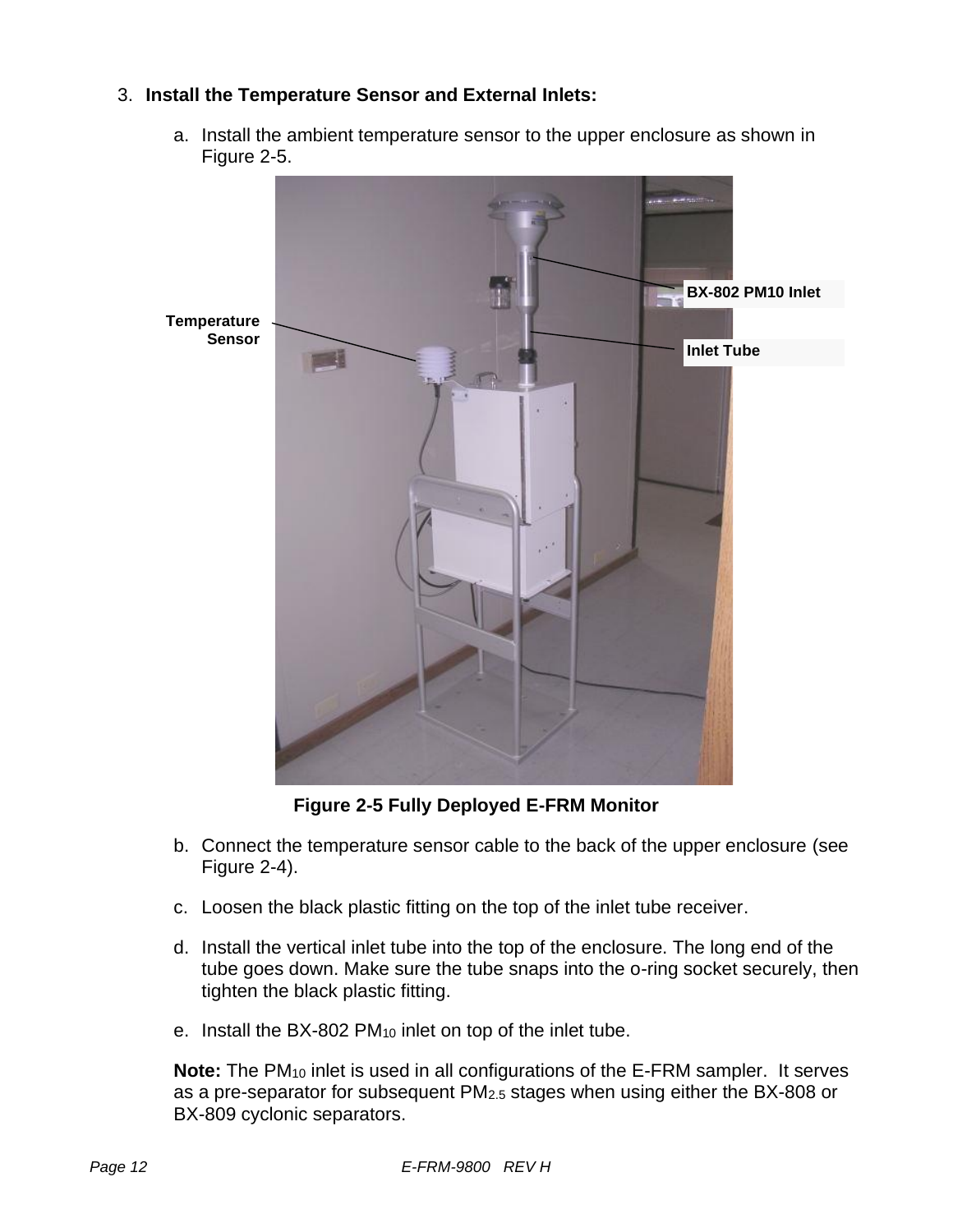- 4. **Configure the PM2.5 Cyclone and Filter Holder:** The PM2.5 cyclone and filter cassette are mounted inside the upper enclosure. Skip to the next section if the sampler is being used to collect PM<sup>10</sup> particulate.
	- a. The sampler is usually supplied with either a VSCC or URG-2000-30EGN PM2.5 cyclone which should already be installed inside the upper enclosure as shown in [Figure 2-6](#page-12-0). If it has been removed, it should be installed now by inserting it into the socket in the roof of the sampler.
	- b. The upper filter holder mounts into the bottom of the cyclone.
	- c. A white filter cassette is clamped into the bottom of the upper filter holder with the filter clamp assembly. The clamp assembly is supplied with a detent pin installed in the left side of the filter release handle which prevents it from falling open during shipment. Remove the pin to allow the clamp assembly to be opened by pulling the handle forward. This allows access to the filter cassette.

**Note:** The standard PM2.5 cyclone may be exchanged for a WINS Impactor or PM<sup>10</sup> pass-through adapter. In the case of either PM2.5 adapter, the upper filter holder must be used.

<span id="page-12-0"></span>

**Figure 2-6 PM2.5 Configuration**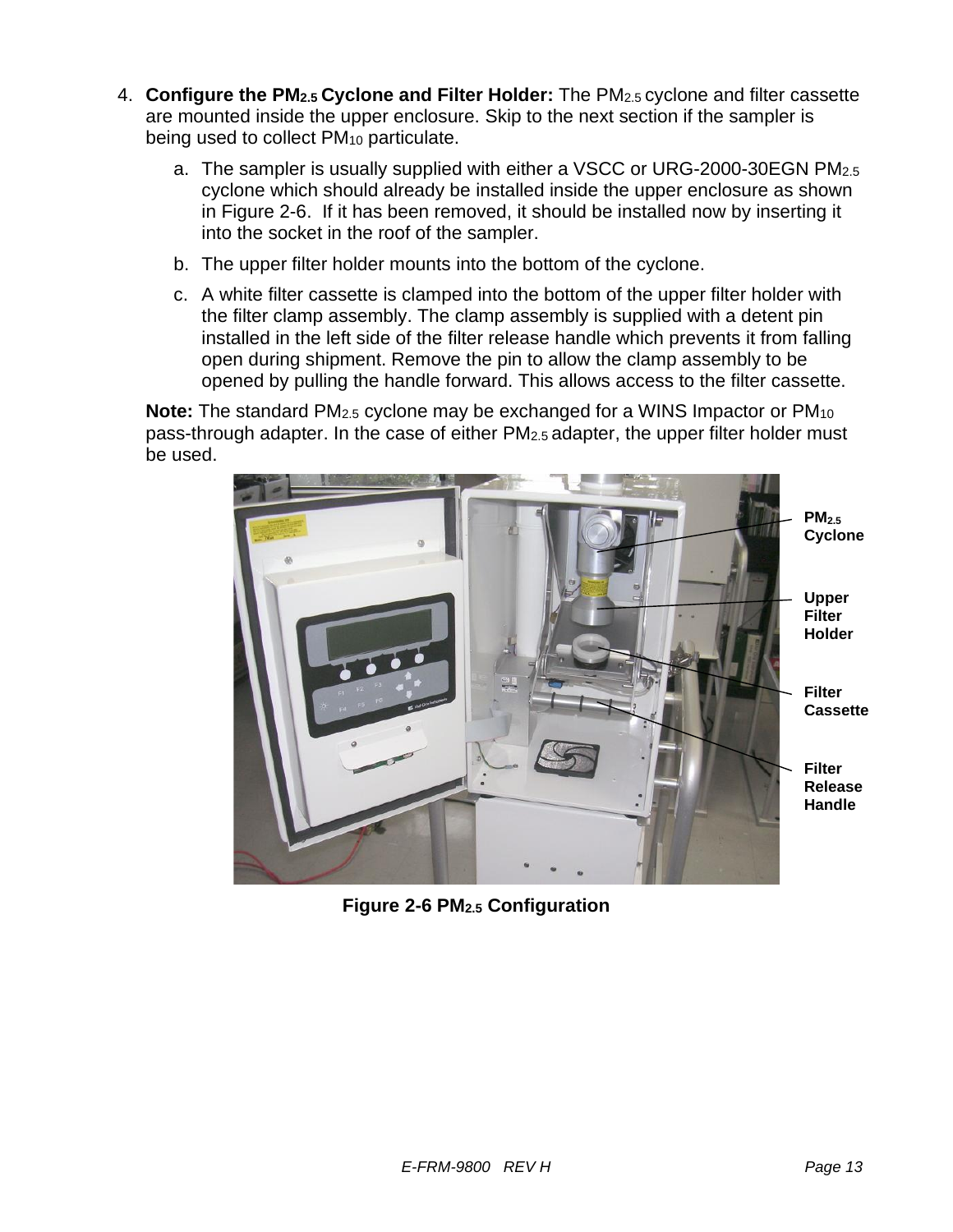- 5. **Configure the PM<sup>10</sup> Adapter and Filter Holder:** The PM10 pass-through adapter and filter cassette are mounted inside the upper enclosure. If monitoring PM2.5, follow the instructions in the previous step instead of this one.
	- a. Remove the PM2.5 cyclone or impactor and the upper filter holder if they are installed.
	- b. Insert the PM<sub>10</sub> pass-through adapter into the socket in the roof of the sampler as shown in [Figure 2-7](#page-13-0)
	- c. A white filter cassette is clamped into the bottom of the adapter with the filter clamp assembly. The clamp assembly is supplied with a detent pin installed in the left side of the filter release handle which prevents it from falling open during shipment. Remove the pin to allow the clamp assembly to be opened by pulling the handle forward. This allows access to the filter cassette.

**Note:** The adapter includes the functionality of the upper filter holder in its design so it is not necessary to install it when using the PM<sub>10</sub> pass-through adapter.



**PM10 pass-through adapter in place of cyclone**

**Figure 2-7 PM<sup>10</sup> Configuration**

<span id="page-13-0"></span>6. **Fasten Down the Stand:** For long-term deployments, the E-FRM sampler stand must be fastened down to the mounting surface in order to prevent wind-toppling, theft, or unauthorized repositioning. This is especially critical if the sampler is located on a platform, rooftop, or other elevated surface. The holes in the base may be utilized to accommodate lag bolts or anchor bolts.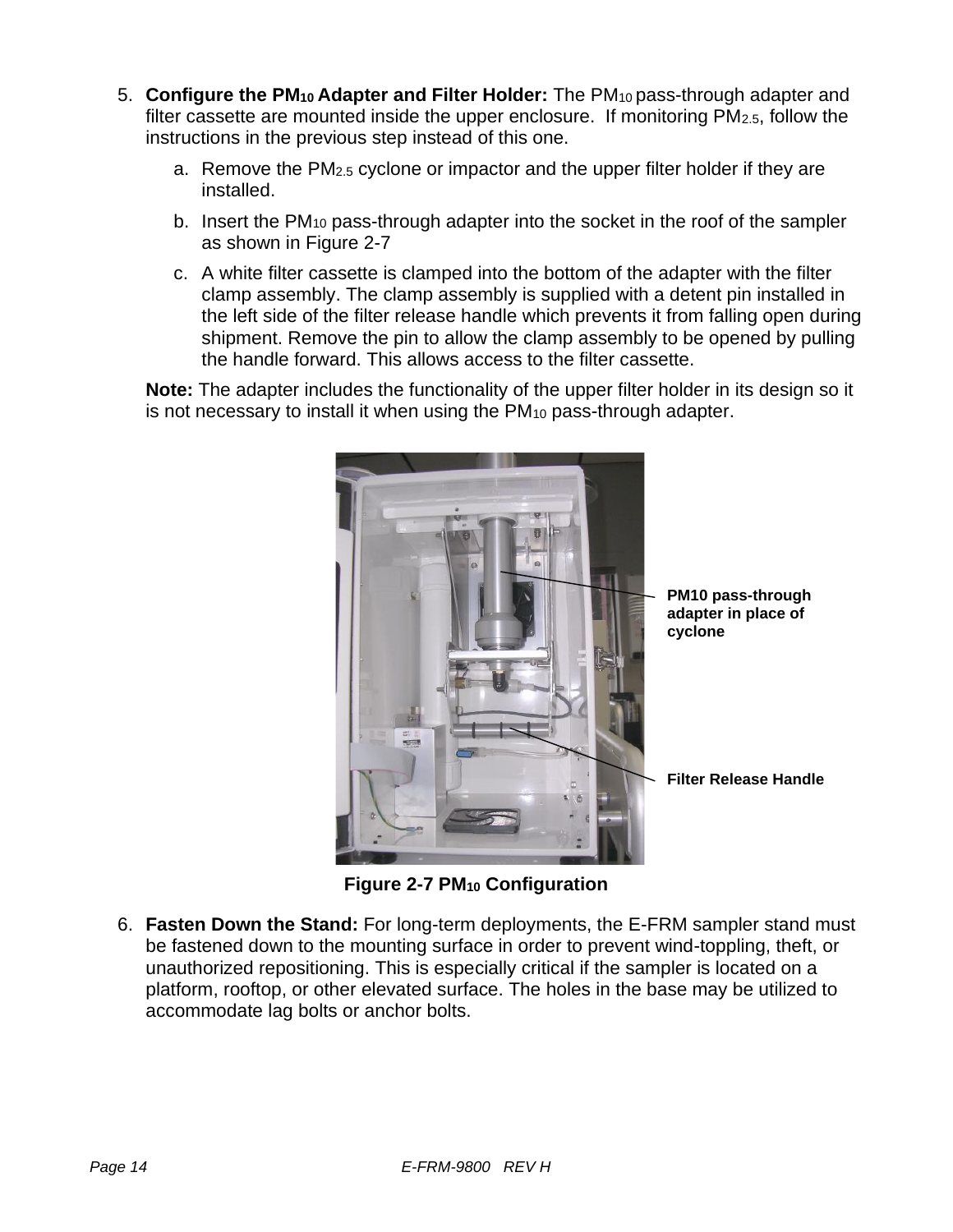# *2.4 Configuring The Unit for PM2.5 or Other Particulate Cut-Points*

*It is critical for the user to understand and keep track of the exact inlet hardware configuration, in order to ensure that the resulting concentration data is identified for the correct PM classification! The sampler cannot automatically identify the inlet cut***point configuration.** The inlet configuration type should be selected to match the physical setup hardware by the operator through the user interface. This setting will appear in the data files for quality assurance purposes. See Section [3](#page-15-0)

All standard configurations of the sampler use a standard louvered PM<sub>10</sub> size-selective inlet (Met One BX-802) as the main air inlet for the system. This inlet separates out and traps water, debris, and particles larger than 10 microns in size, while allowing smaller particles through to the sampler. For PM2.5 sampling, the PM<sup>10</sup> inlet serves as a particulate preseparator for the secondary cyclone or impactor stage inside the sampler. For PM<sup>10</sup> sampling, a pass-through adapter (Met One Instruments part number 81210) is installed in place of a PM2.5 separator to allow the particulate directly through to the filter.

The sampler is configured for PM2.5 sampling by using an internal VSCC™ (Very-Sharp-Cut Cyclone, Met One Instruments part number BX-808) or URG-2000-30EGN cyclonic separator (Met One Instruments part number BX-809) to further separate out and trap particles larger than 2.5 microns in size, while allowing smaller particles through to the sample filter. The particle performance of these cyclones closely match that of the classic WINS Impactor, but with simpler maintenance requirements. All VSCC™ cyclones are manufactured by BGI, Inc. and all URG-2000-30EGN cyclonic separators are manufactured by URG, Corp. as a condition of the EPA designated status of the cyclones. See [www.bgiusa.com](http://www.bgiusa.com/) and [www.urgcorp.com](http://www.urgcorp.com/) for details.

The classic WINS Impactor, built to 40 CFR Part 50L specifications, is the predecessor to the cyclone BGI and URG cyclones for designated PM2.5 sampling, and is available from Met One Instruments (part number BX-804) upon request. It fits into the same position as the BX-808 and BX-809 inside the sampler.

The cyclone position can accommodate an older style SCC (Sharp-Cut-Cyclone, Met One Instruments part number BX-807) for less common PM2.5 sampling applications where a lower cost system is needed and EPA designation is not required for the resulting data. The SCC cyclone is very similar to the VSCC™ and the URG-2000-30EGN cyclone, but is not designated as a Federal Reference Method for PM2.5.

The cyclone position can also accommodate a version of the SCC Sharp-Cut-Cyclone for PM<sup>1</sup> sampling (Met One BX-811). This separates out particles larger than 1 micron in size. This configuration is not very common because  $PM_1$  sampling is not currently regulated or designated by the EPA.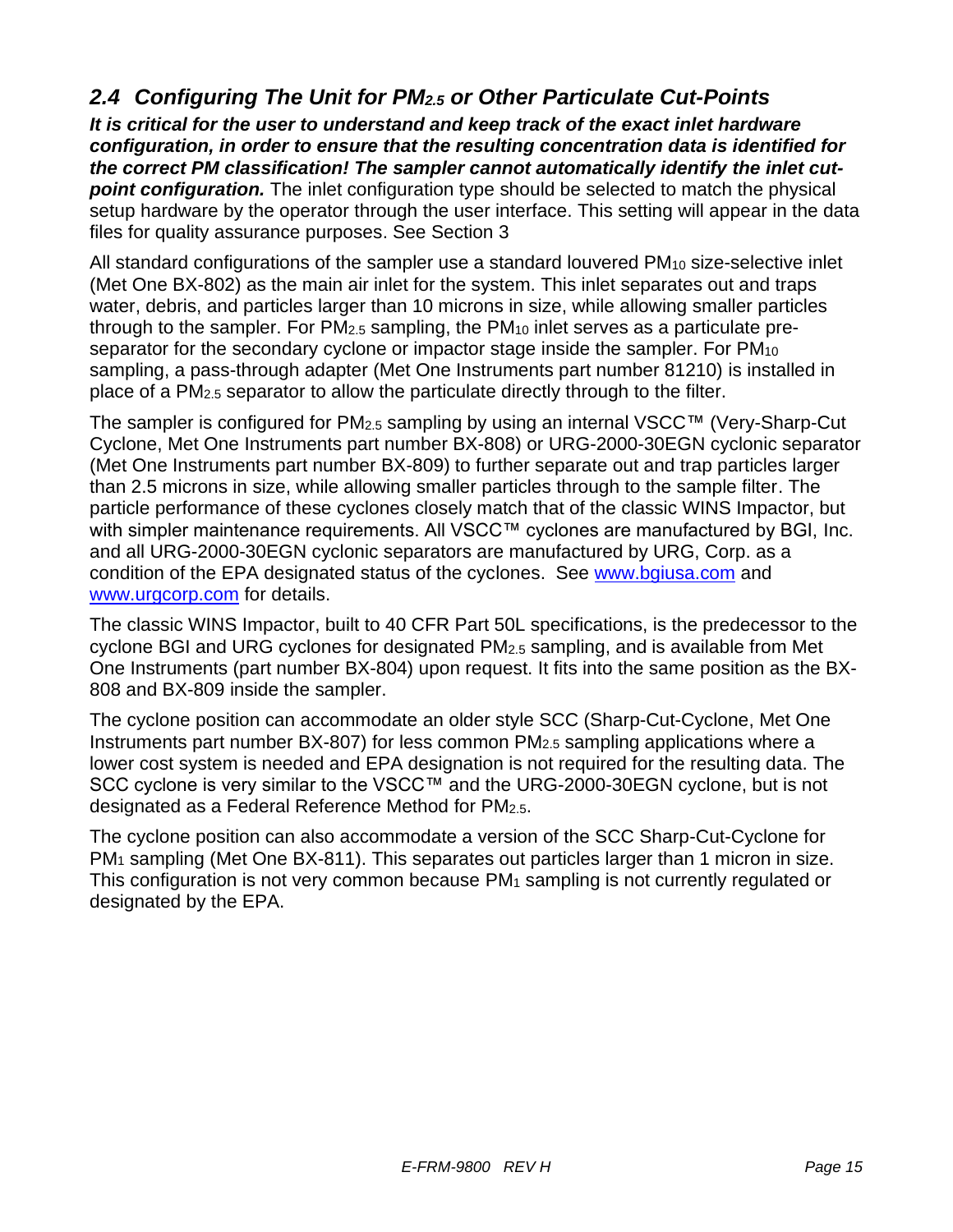# <span id="page-15-0"></span>**3 SCHEDULING SAMPLE EVENTS and SAMPLER OPERATION**

This section describes the process for setting up and running scheduled sample periods using the *Event* and *Setup* menus in the E-FRM sampler user interface.

# *3.1 The Main Menu and Using the Keypad and Display*

When the E-FRM sampler is powered up it will display the main top level menu on the LCD display as shown in [Figure 3-1](#page-15-1). This menu is the starting point for all functions of the sampler.



**Figure 3-1 The E-FRM sampler User Interface and Keypad**

<span id="page-15-1"></span>**Soft Keys:** Beneath the display are four white "soft-keys". The function of these buttons change based on menu options displayed above them on the bottom row of the display.

**Arrows:** The four white arrow keys are used to scroll up, down, left, and right, and to move the cursor to select an editable field on the screen. The arrow keys are also often used to increment or decrement values within a selected parameter on the screen.

**Contrast Button:** The sun-shaped button is the LCD contrast adjustment. Press and hold the button until the desired contrast is achieved. The screen contrast will cycle from full to none for as long as this button is pressed. Note that is possible to adjust the contrast so that the entire screen looks blank and the unit appears to be off or nonfunctional when it is not.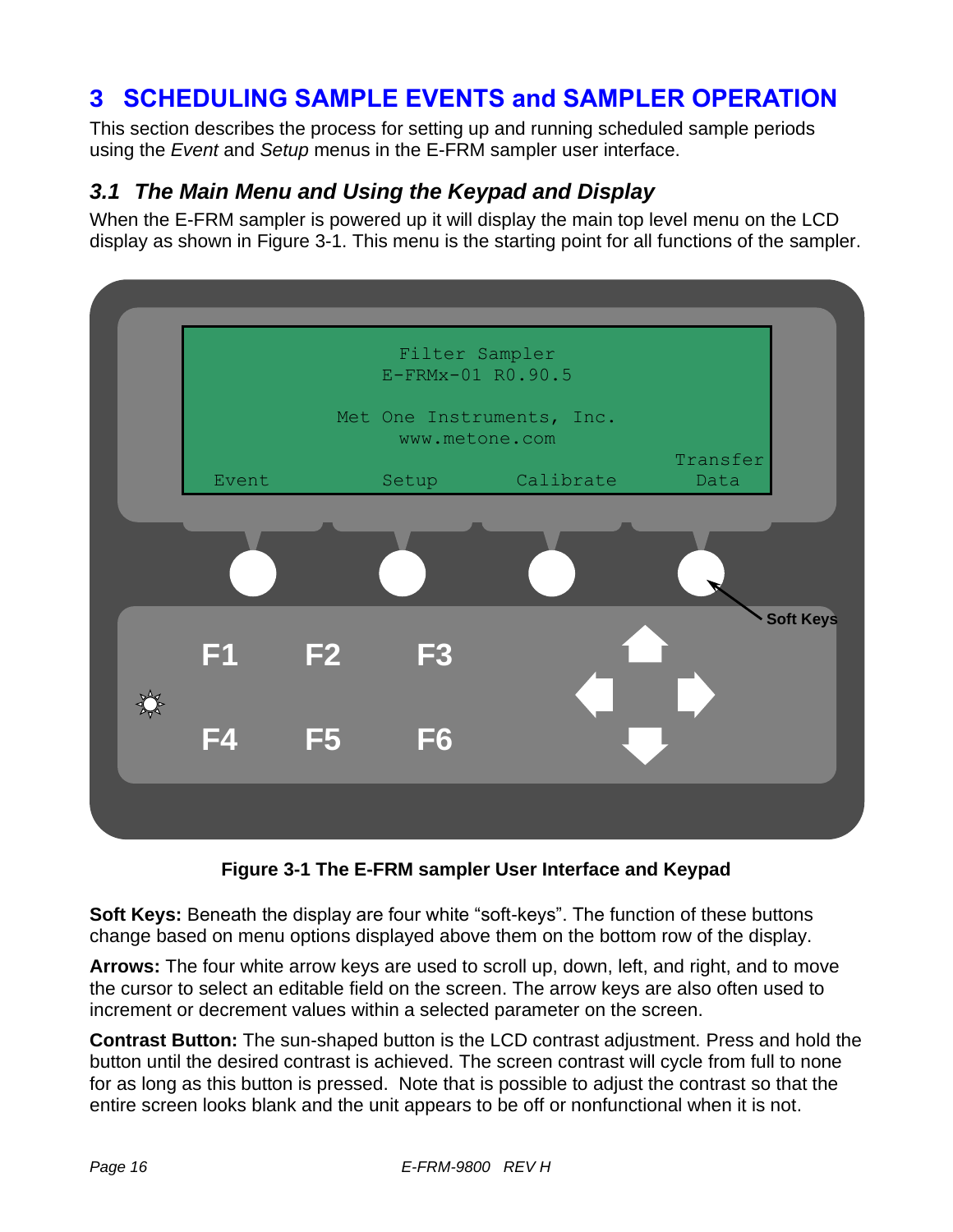**F1 to F6:** The function buttons F1 to F6 are used to select menu items shown on the display.

# *3.2 Setting Up New Sample Events Using the Event Manager*

Press the "Setup" soft key on the main screen to enter the event setup menu as shown:



**Figure 3-2 E-FRM Event Setup Menu**

Press F1 to select the Event Manager screen. If there are no programmed events already set up in the event manager, the screen will show no event parameters as shown in [Figure 3-3](#page-16-0):



**Figure 3-3 E-FRM Event Manager with No Event Programmed**

<span id="page-16-0"></span>Press the "Add" soft key to program a new sample event

| Add Event  |                             | YY/MM/DD HH:mm      | $12/04/09$ 16:23:57 |
|------------|-----------------------------|---------------------|---------------------|
|            | Event Start: 12/04/10 09:00 |                     |                     |
|            | Event Length:               |                     | 23:00               |
|            | Cassette ID: 0003           |                     |                     |
|            |                             | PM Type: PM2.5 VSCC |                     |
|            | Standard Temperature: 25 C  |                     |                     |
| <b>Add</b> |                             | Default             | Exit                |

#### **Figure 3-4 E-FRM Event Manager – Add Event**

Use the  $\blacktriangleleft\blacktriangleright$  keys to select the date and time fields and the  $\nabla$   $\blacktriangle$  keys to edit them to the desired values. For the example above, the user wants to start running daily samples with a filter change window between 8:00 and 9:00 am. So the Event Start is set to tomorrow morning (April  $10^{th}$ ) at 9:00 am.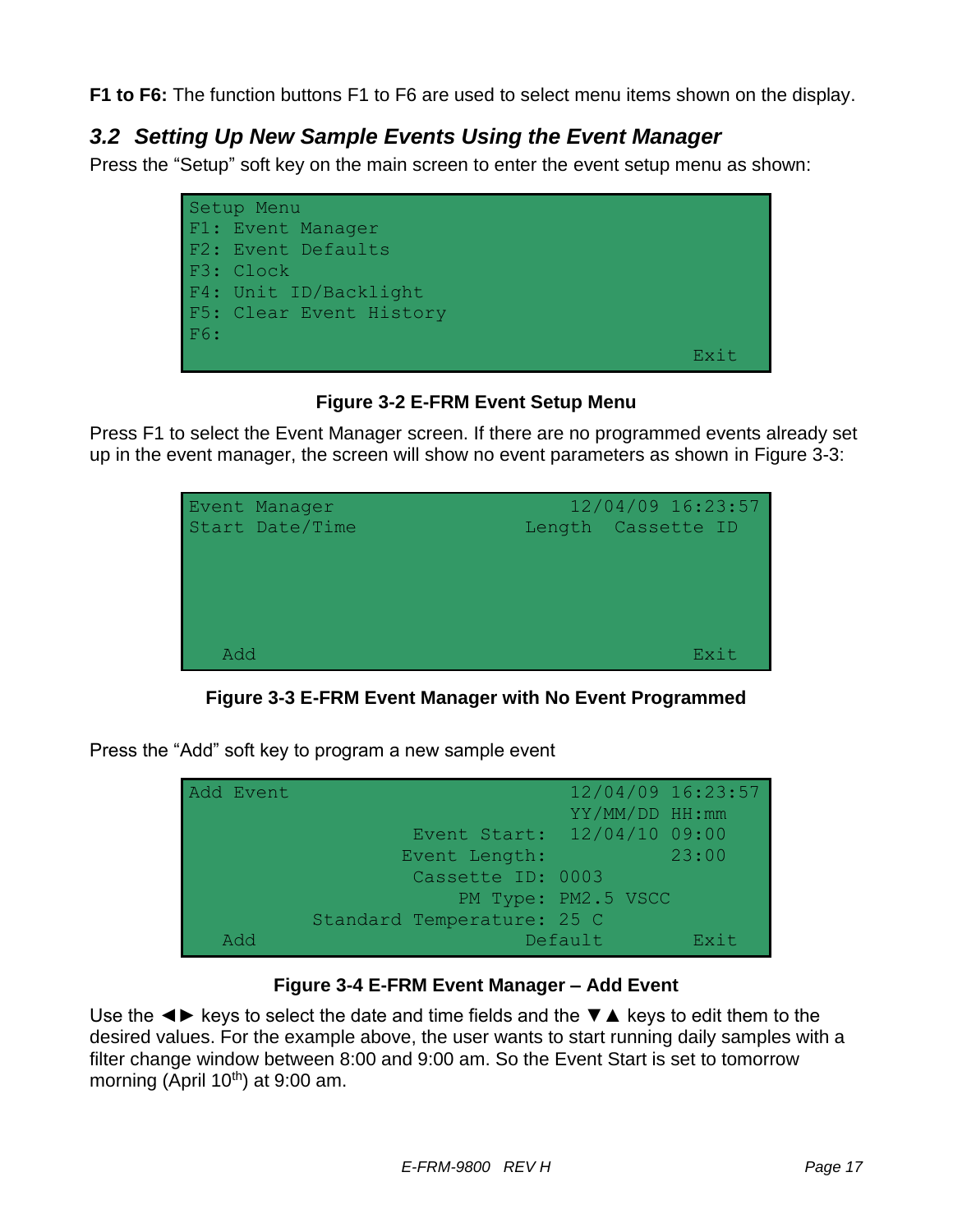The "Event Length" parameter will default to the value specified in the "Event Defaults" menu, and will almost always be set to either 23 or 24 hours. Use the ◄► keys to select the field and the ▼▲ keys to edit the value if needed. For the example above, the user wants to run daily samples, so the Event Length is set to 23 hours to allow one hour for filter changes before the next sample is started.

If the user wanted to run samples on a 1-in-3 or 1-in-6 day schedule, then he might set the Event Start value to midnight, and the Event Length value to 24 hours, since there is plenty of time between samples to collect and replace the filter.

The "Cassette ID" parameter is used to enter the unique lab identification number of the sample filter, which will then appear in the sampler data files to allow the data to be correlated to the specific filter for quality assurance purposes. This value is usually assigned by the lab which pre-weighed the clean filter. The value can be set to any number between 0001 and 9999. Use the  $\blacktriangleleft\blacktriangleright$  keys to select the field and the  $\nabla$   $\blacktriangle$  keys to edit the value if needed.

The "PM Type" parameter is used to identify the physical inlet configuration of the sampler for quality assurances purposes, and will also appear in the sampler data files. *It is up to the user to make sure that this value matches the actual physical configuration of the inlet parts*. See Section 2.3. Once established initially, this value is rarely changed. The parameter can be set to the following values:

| <b>PM2.5 VSCC</b>                                                                            | Internal BX-808 or BX-809 Cyclone installed<br>(most common)          |
|----------------------------------------------------------------------------------------------|-----------------------------------------------------------------------|
| <b>PM2.5 SCC</b>                                                                             | (uncommon)<br>Internal PM <sub>2.5</sub> Sharp-Cut Cyclone installed  |
| <b>PM2.5 WINS</b>                                                                            | Internal PM <sub>2.5</sub> WINS Impactor installed.                   |
| <b>PM10</b>                                                                                  | Internal pass-through adapter installed, no cyclone or impactor used. |
| <b>PM1 SCC</b>                                                                               | Internal PM <sub>1</sub> Sharp-Cut Cyclone installed. (uncommon)      |
| <b>TSP</b><br>Standard PM <sub>10</sub> inlet replaced with TSP inlet. Internal pass-through |                                                                       |
|                                                                                              | adapter installed, no cyclone or impactor. (uncommon)                 |

#### **Table 3-1 E-FRM "PM Type" Options**

<span id="page-17-0"></span>The "Standard Temperature" parameter is the value of Standard Temperature to be used when calculating the Standard Volume if required for reporting purposes. The value can be set as 0° C, 20° C, or 25° C. Use the  $\blacktriangleleft\blacktriangleright$  keys to select the field and the  $\nabla\blacktriangle$  keys to edit the value if needed.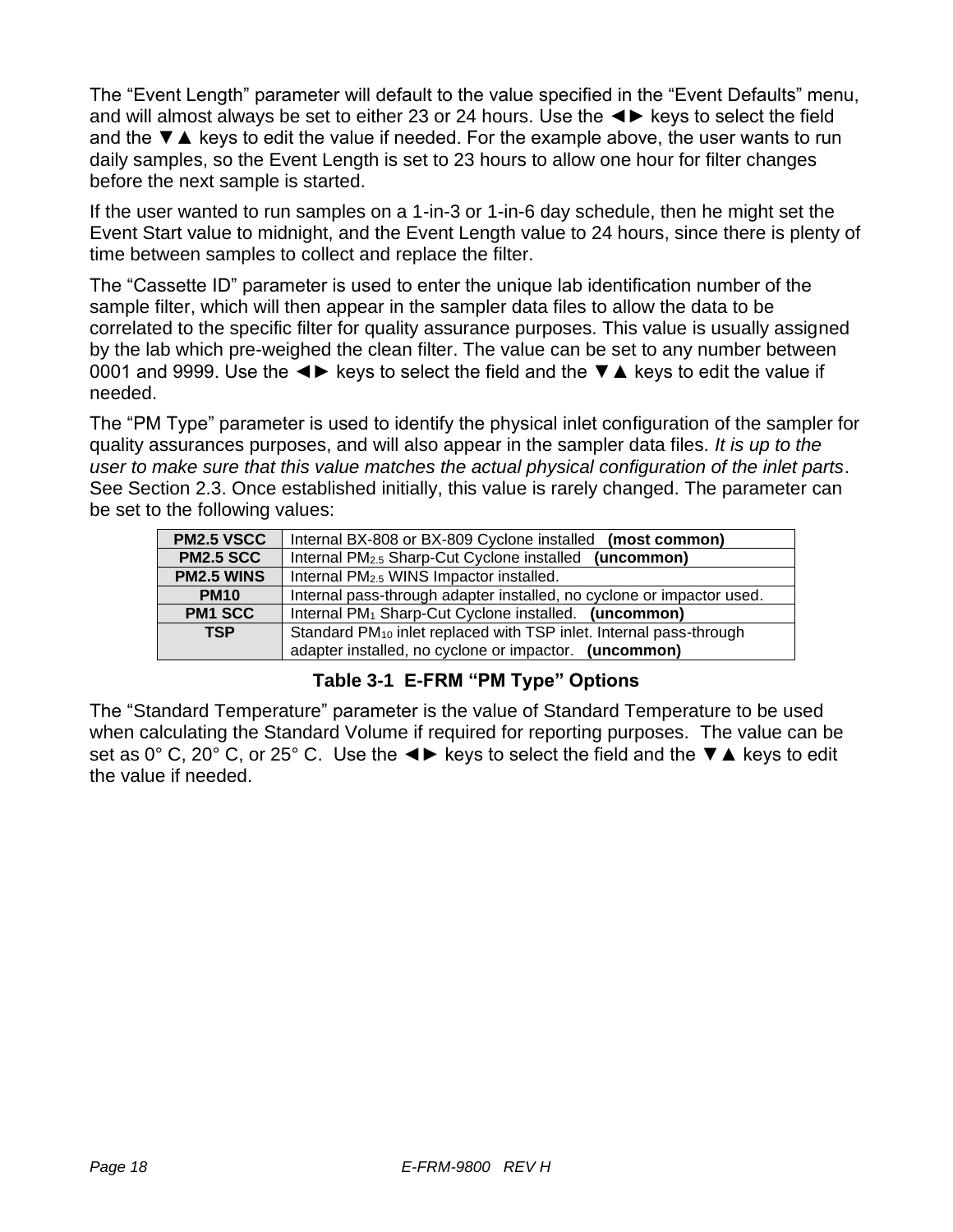After all of the event parameters are set to the desired values, press the "Add" soft key under the display. The menu will exit out to the Event Manager screen, where the new event should appear in the list as shown below. The event can be modified or deleted using the soft keys at the bottom of the screen. Up to four programmed events can be scheduled.



**Figure 3-5 E-FRM Event Manager with Programmed Event**

# *3.3 Setting Event Defaults for Length and PM Type*

From the Setup menu, press the F2 button to enter the Event Defaults menu as shown in [Figure 3-6](#page-18-0).



**Figure 3-6 E-FRM Event Defaults Menu**

<span id="page-18-0"></span>The "Event Length" parameter is the default sample time for new events, and will appear whenever a new event is created as in Section 3.2 above. However, the value can be edited easily in the event setup screen regardless of what this default value is set to. The default can be set to any value from 00:00 to 25:00, but will usually be set to either 23:00 for daily sampling, or 24:00 for 1-in-3 or 1-in-6 day sampling schedules.

The "PM Type" parameter is the default value for the inlet configuration as described in Section 3.2 above. Once established initially, this parameter is rarely changed. The value can be edited easily in the event setup screen regardless of whatever this default value is programmed to be.

The "Standard Temperature" parameter is the default value for the Standard Temperature to be used when calculating Standard Volume. The value can be set as 0° C, 20° C, or 25° C. Once set, this parameter is rarely changed. The value can be edited easily in the event setup screen regardless of whatever this default value is programmed to be.

Press the Save soft key to save the values.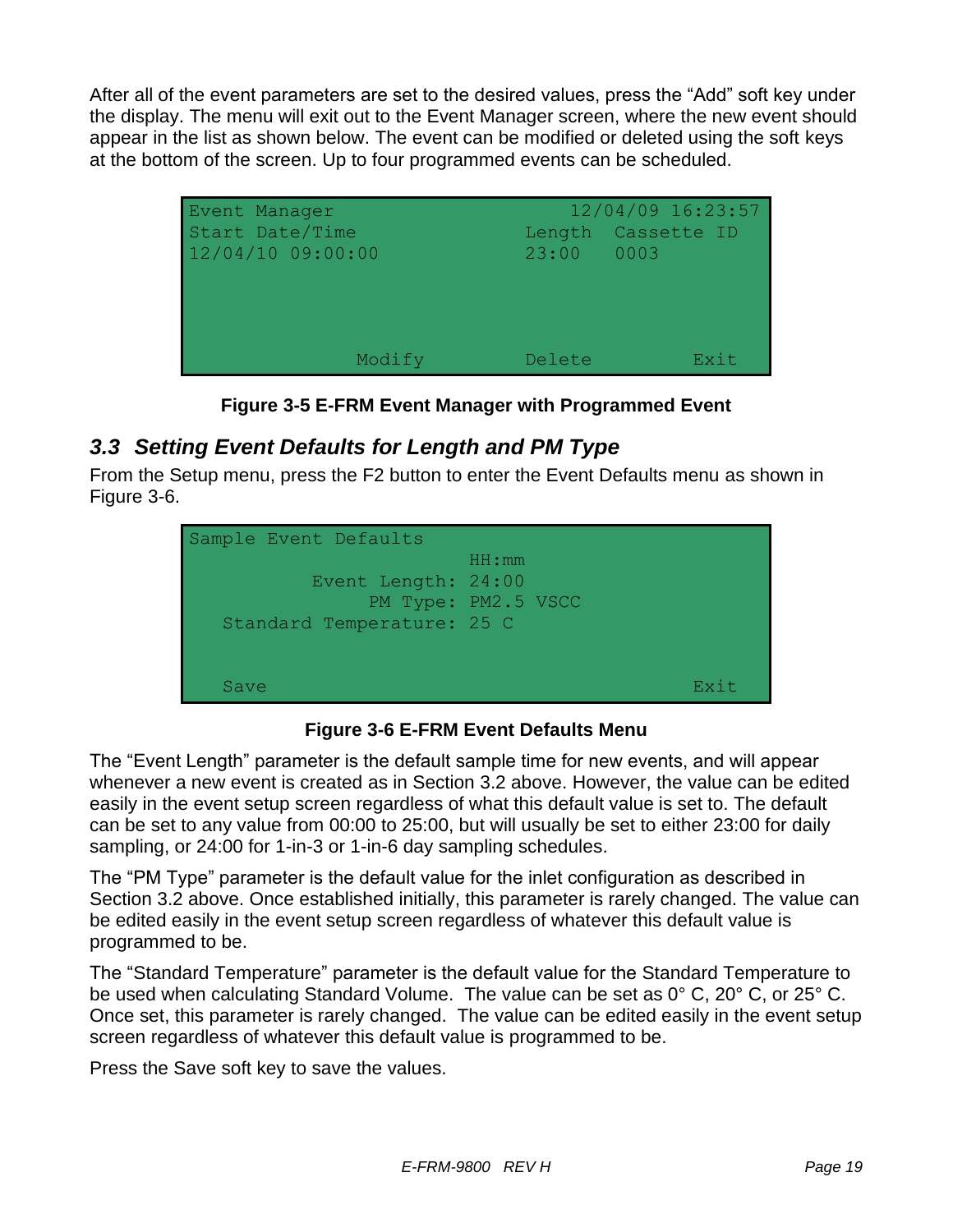# *3.4 Setting the Clock*

From the Setup menu, press the F3 button to enter the "Clock" screen as shown in [Figure](#page-19-0)  [3-7](#page-19-0).



**Figure 3-7 E-FRM Clock Setup Screen**

<span id="page-19-0"></span>The current clock time of the system is shown in the upper right corner of the display. The correct date and time can be entered into the fields on the left side of the screen. Use the ◄► keys to select the desired field and use the ▼▲ keys to edit the value. Press the Set soft key to make the changes take effect and set the system clock.

In most cases, it is recommended that the sampler clock be checked at least monthly, and maintained to within one minute of the actual time for accurate sample events.

# *3.5 Setting the Unit ID*

From the Setup menu, press the F4 button to enter the "Unit ID/Backlight" screen.



#### **Figure 3-8 E-FRM Unit ID/Backlight Screen**

The "Unit ID" parameter is used to establish a unique identification number for the sampler or sample site. This value will appear in the data files in order to correlate data to a certain site or sampler. The value can be set to the last four digits of the sampler serial number, or some other appropriate numeric value. *This is not to be confused with the Cassette ID value which identifies the filter and changes for each sample period.*

The "Backlight" value is used to enable or disable the electroluminescent backlight for the LCD display whenever the unit is on. Most applications don't require the backlight unless filter changes or sampler audits are performed after dark. The backlight has a limited lifetime of a couple of years during continuous use.

Press the Save button when finished editing the values with the arrow buttons.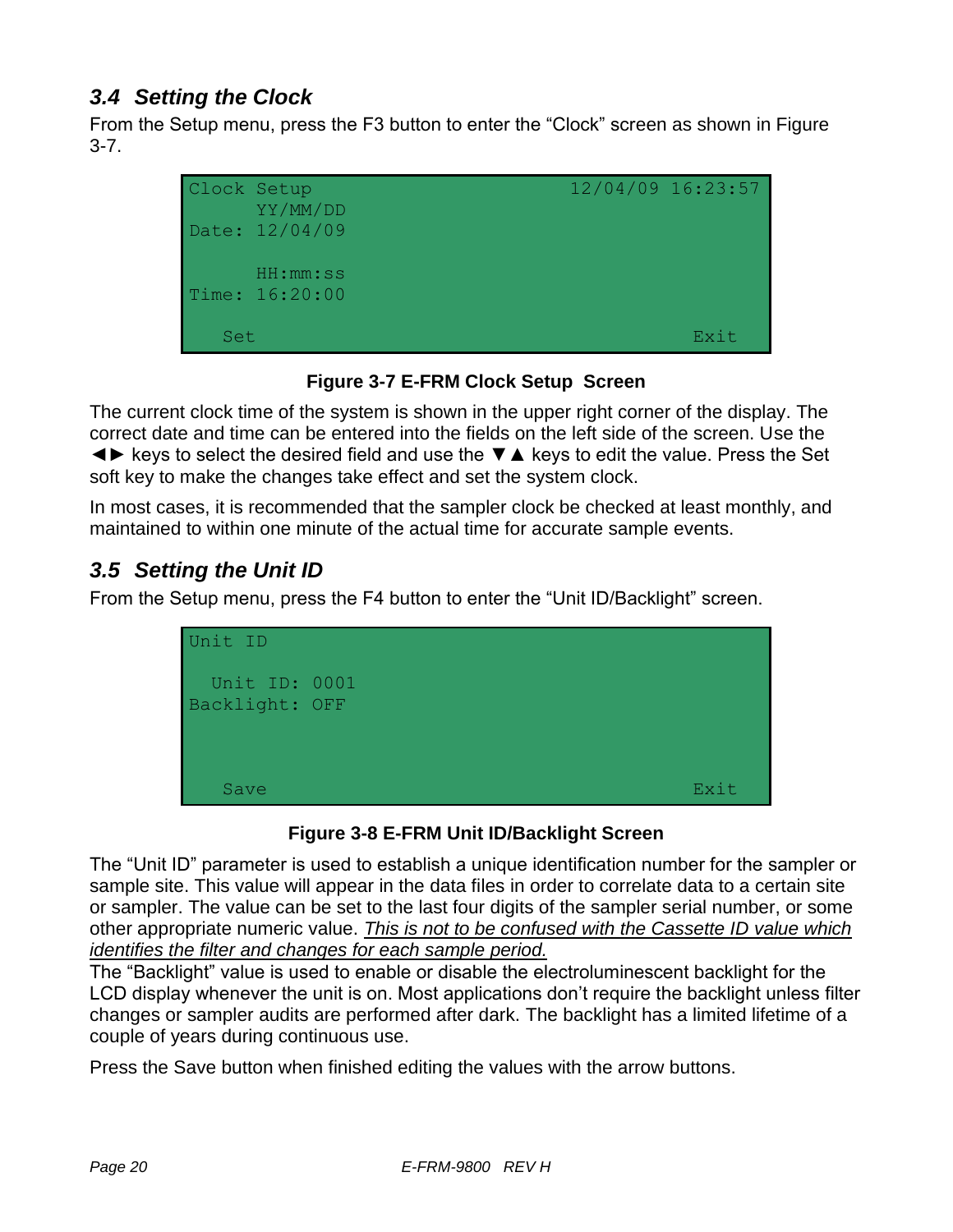# *3.6 Clearing Event History and Data Files from Memory*

From the Setup menu, press the F5 button to enter the "Clear Event History" screen. The screen will display a caution message. Press the Clear soft key to erase all logged data, archived events, and currently scheduled events from the sampler memory. Press the Cancel button to exit without erasing the memory.

**Warning: Clearing the memory will permanently remove all sampler data and clear all scheduled events!**

### *3.7 Viewing Current and Previous Sample Events*

Press the "Event" soft key on the main screen to enter the event viewer menu as shown in [Figure 3-9](#page-20-0). This menu is used to view the status of current sampling events, and to review the details of previously run samples.



#### **Figure 3-9 E-FRM Event Viewer Menu**

<span id="page-20-0"></span>Press the F1 button to enter the "Current Event Status" screen as shown in [Figure 3-10](#page-20-1).





<span id="page-20-1"></span>The main view ([Figure 3-10](#page-20-1)) just shows the current sample timing and schedule. The **<<** or **>>** soft keys below the display can be used to scroll through all available sampling parameters, in ten different view screens. The screens scroll through in a circular manner. The most important are accessed first using the **>>** soft key from the main view. The displayed parameter screens are summarized in [Table 3-2](#page-21-0).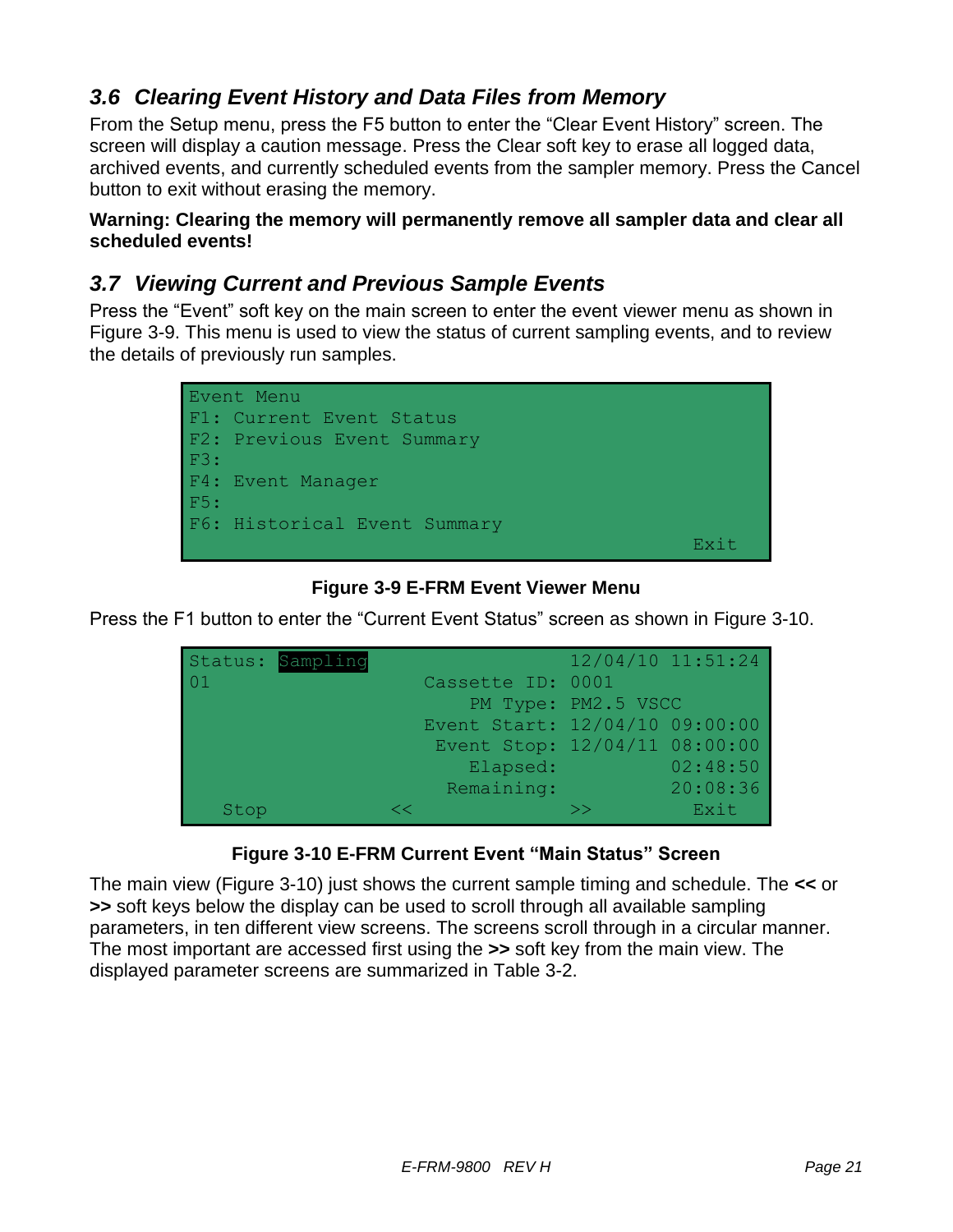| <b>View Screen</b>                                         | <b>Parameters Shown</b>                                                |
|------------------------------------------------------------|------------------------------------------------------------------------|
| <b>Main Status</b>                                         | Main view. Event schedule, elapsed time, remaining time                |
| <b>Current</b>                                             | Current ambient temperature, barometric pressure, filter               |
|                                                            | temperature, flow, and pump status values                              |
| <b>5 Min Values</b>                                        | Current 5 minute average of ambient temperature, barometric            |
|                                                            | pressure, filter temperature, flow, and pump status values             |
| <b>Volume Summary</b>                                      | Current total sampled air volume in both actual and standard           |
|                                                            | conditions, ambient pressure, ambient temperature, and filter          |
|                                                            | temperature                                                            |
| <b>CV Summary</b>                                          | The flow coefficient of variability (CV), mean, and standard deviation |
|                                                            | for the current sample period                                          |
| <b>Min/Max Summary</b>                                     | The min and max values for ambient temperature, barometric             |
|                                                            | pressure, and filter temperature during the current sample, with time  |
|                                                            | stamps                                                                 |
| <b>Filter dT Summary</b><br>The max delta temperature (dT) |                                                                        |
|                                                            | dT is the difference between the ambient temperature and the filter    |
|                                                            | temperature during the current sample.                                 |
| <b>Warnings</b>                                            | Filter delta temperature warnings (when $dT$ exceeds $5^{\circ}$ C)    |
| <b>Flow Warnings</b>                                       | Flow regulation error warnings for the current sample.                 |
|                                                            | The Flow Waning flag is set when the flow rate exceeds a range of      |
|                                                            | +/- 5% of the flow set point for more than 5 minutes.                  |
|                                                            | The unit is shut OFF when the instant flow rate exceeds a range of     |
|                                                            | +/-10% of the flow set point for more than 1 minute.                   |
| <b>Power</b>                                               | Time stamp for any power interruptions during the sample               |
| <b>Interruptions</b>                                       |                                                                        |

#### **Table 3-2 E-FRM Current Status Screen Descriptions**

<span id="page-21-0"></span>An example of the Current parameters screen (one press of the >> button from the main Current Event Status screen) is shown in [Figure 2-1](#page-9-0):

| Current<br>Ambient P | $760$ mmHq       | $12/04/10$ $12:32:24$<br>Ambient T 25.0C |            |
|----------------------|------------------|------------------------------------------|------------|
|                      | Flow 1 16.67 Lpm | Filter 1 26.10                           |            |
|                      | <∠               | Pump:<br>$>>$ .                          | ON<br>Exit |

# **Figure 3-11 E-FRM Current Event "Current" Screen**

The F2 "Previous Event Summary" in the Event menu follows the same format as the F1 "Current Event Status" described above, except values from the last completed sample are shown.

The F6 "Historical Event Summary" in the Event menu also follows the same format, but parameters from older completed samples can be viewed.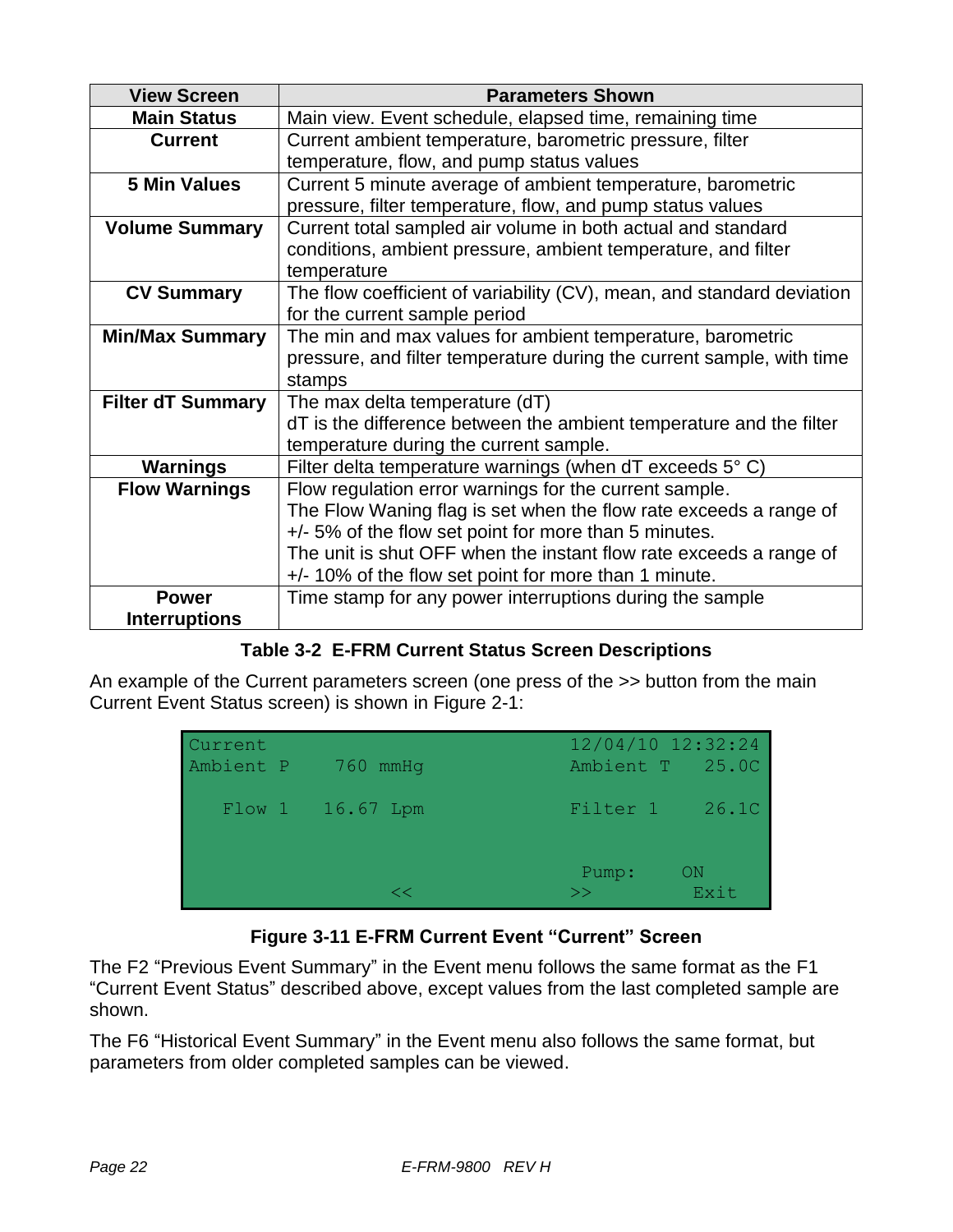The F4 "Event Manager" option in the Event menu is simply a shortcut to the Setup > Event Manager screen, as described in Section 3.2 for configuring or editing a scheduled sampling event.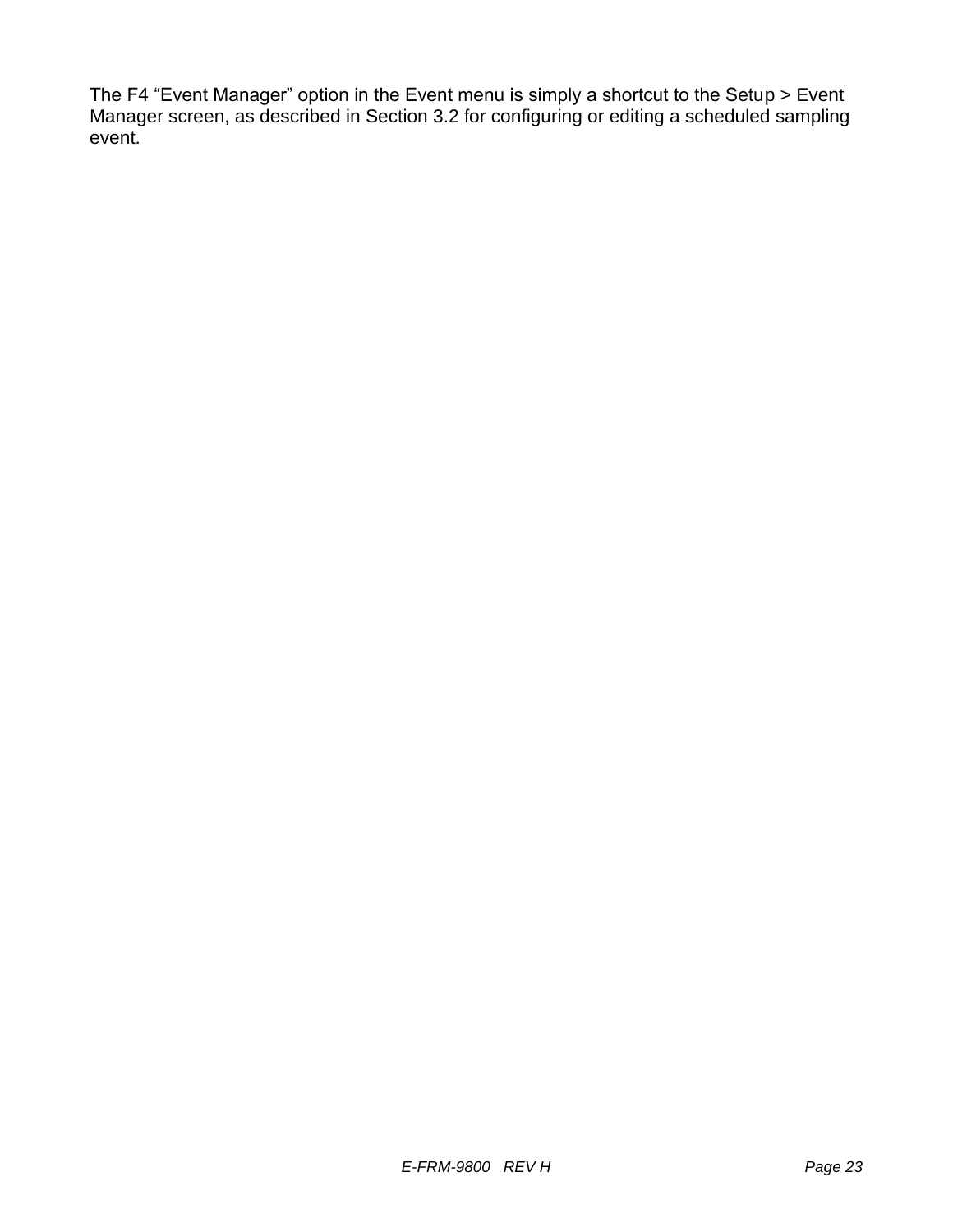# **4 FLOW CONTROL SYSTEM AUDITS and CALIBRATIONS**

### *4.1 Flow System Diagram*

The E-FRM sampler airflow control system is simple and effective, consisting of a few rugged components in a series configuration. Proper operation of the flow system is critical in order to obtain accurate volumetric concentration data from gravimetric filter analysis. The PM<sub>10</sub> inlet and PM2.5 cyclones/impactors are designed to use the inertia of the particles as they flow through the inlet in order to trap particles above a certain size or "cut-point". If the system airflow is too high or too low, then particles of the wrong size may be improperly included or excluded in error.

Periodic leak checks and airflow audits must be performed to ensure the flow rate remains within specifications. The EPA-specified flow accuracy is  $\pm 5\%$  ( $\pm 0.83$  L/min) of the 16.67 L/min design value for 5 minute flow averages. However, the E-FRM sampler is designed to maintain the flow with an accuracy of better than  $\pm 2\%$  (0.33 L/min).



**Figure 4-1 E-FRM Sampler Flow Control System**

**Not to scale. Simplified for clarity.**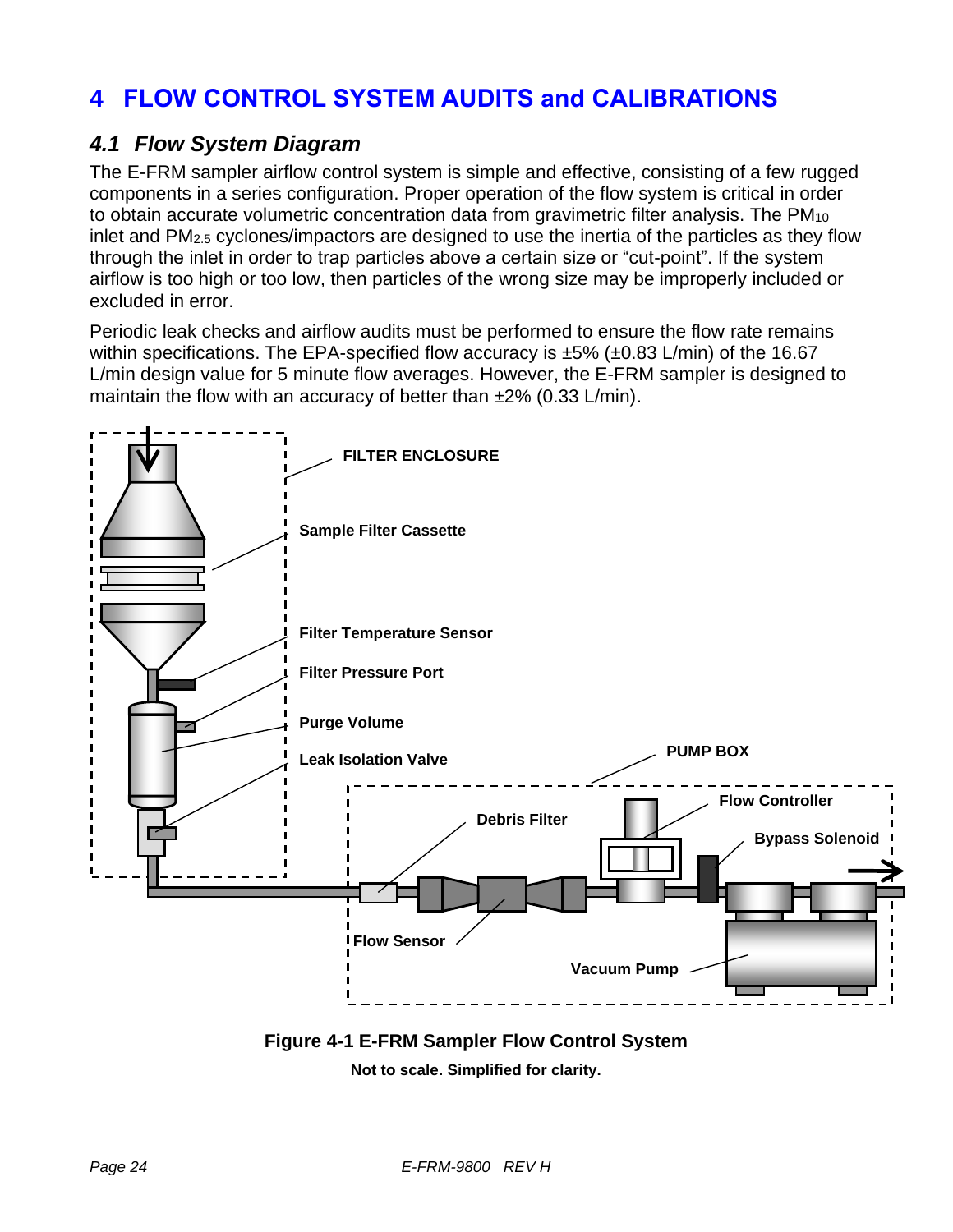# *4.2 Quick Temperature, Pressure, & Flow Checks Using System Test*

The System Test screen can be used at almost any time to quickly check or audit the current sampler values for ambient temperature, barometric pressure, filter temperature, and flow. From the Calibrate menu, press F1 to enter the System Test screen a shown below:

| System Test |            | $12/04/10$ 12:32:24 |      |
|-------------|------------|---------------------|------|
| Ambient P   | $727$ mmHq | Ambient T 25.0 C    |      |
| Sample P    | 724.2      |                     |      |
| Flow 1      | 16.67 Lpm  | Filter 1 25.2 C     |      |
| Set Point   | 16.67 Lpm  |                     |      |
|             |            |                     |      |
| Pump: ON    |            |                     |      |
| Pump        |            |                     | Exit |

**Figure 4-2 E-FRM System Test Screen**

The Ambient T and Ambient P values are the current ambient temperature and barometric pressure readings from the sampler. The Filter 1 value is the current output from the filter temperature sensor located below the filter cassette, which should be within 5C of ambient at all times. Flow 1 is the current airflow rate of the sampler.

# *4.3 Leak Check and Flow Audit Intervals*

The critical aspects of filter sampler flow system maintenance include routine leak checks and temperature, pressure, and flow audits. Agencies who routinely verify these aspects almost always obtain high-quality concentration data from the unit. In general, the sampler flow rate accuracy should be audited periodically, and the flow bias assessed at least quarterly and annually. These activities are usually separated into two levels.

"*Audits*" usually consist of checking the leak, temperature, pressure, and flow values from the sampler at a single point (usually at ambient conditions) comparing these values to a traceable standard device, and simply recording the results with no adjustments. Because these audits are fairly quick, they are usually performed on a regular basis, such as monthly.

"*Calibrations*" usually consist of comparing the sampler values to the traceable standard device at one or multiple points, and making calibration adjustments to the sampler as needed. Calibration may be required as the result of a problem found during an audit, or may simply occur at a fixed interval as a matter of standard operating procedures, such as quarterly. Calibrations must always be documented.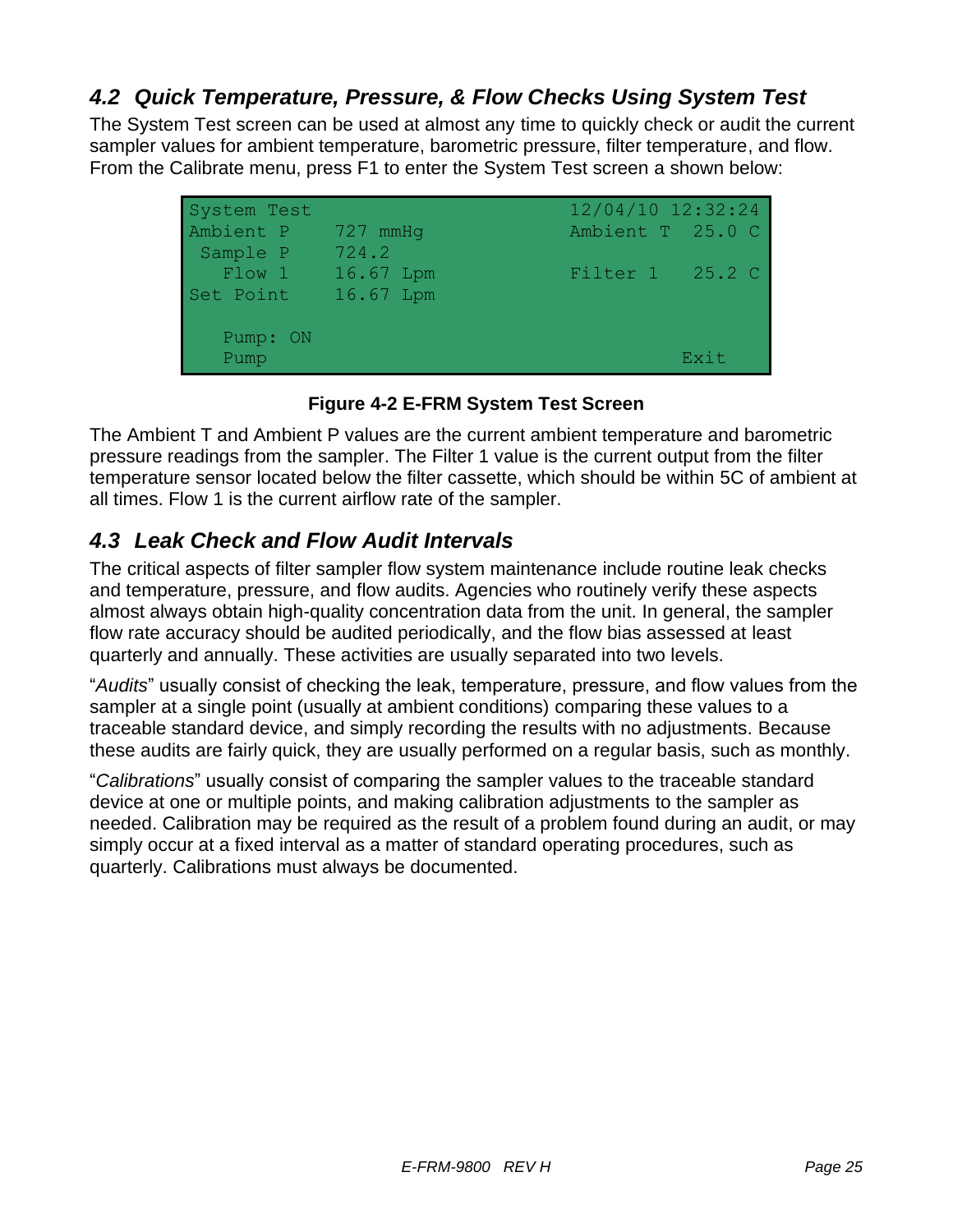# *4.4 Leak Check Procedures and Leak Troubleshooting*

If an air leak is found in a sampler, it usually occurs at the interface with the filter holder cassette, or within the filter cassette itself.

#### **The sampler has no way of automatically detecting an airflow leak during normal operation. Allowing a significant leak to persist may result in concentration data being invalidated!**

Perform the following steps to check for external leaks in the E-FRM sampler system:

- 1. Remove the PM<sup>10</sup> inlet from the sampler inlet tube. Install the leak check valve in its place. Close the valve to prevent any air from entering the inlet.
- 2. Press the "Calibrate" soft key on the main screen to enter the Calibrate Menu. Press F6 to enter the Leak Test screen ([Figure 4-3](#page-25-0)).
- 3. Press the Start soft key to start the leak test process. The sampler will turn on the vacuum pump until the Vacuum is greater than 55 mmHg at which time an isolation value is closed and the vacuum pump is turned off.
- 4. The system will allow the vacuum to settle for 30 seconds. A passing leak rate (less than 80 ml/min) is when the Vacuum reading is greater than the Ref reading. The leak test will run for ~5 minutes



**Figure 4-3 E-FRM Leak Test Screen**

#### <span id="page-25-0"></span>**Isolating the Source of a Leak:**

If the main leak check fails, the leak usually occurs at the plastic filter cassettes. Try using a known-good filter cassette. A special cassette with no filter and the two halves glued together with silicone or epoxy is a good tool for isolating leaks. The second most likely leak point above the filter cassette is a worn or broken o-ring in the PM2.5 cyclone, or in the cyclone sockets. Also, make sure that the filter temperature sensor is fully seated.

A manual shutoff valve is installed in the side of the purge tank in the back of the upper enclosure. To isolate if the leak is in the upper enclosure or in the pump box, perform a regular leak check, but turn this valve as soon as the pump shuts off. This will cut the pump box out of the leak check. If the leak test subsequently passes, then the leak is located somewhere in the pump box, such as the flow controller. If the leak test still fails, then the leak is in the upper enclosure. This method works because the pressure sensor for the test in the upper enclosure and the overwhelming majority of the sample volume is also in the upper enclosure.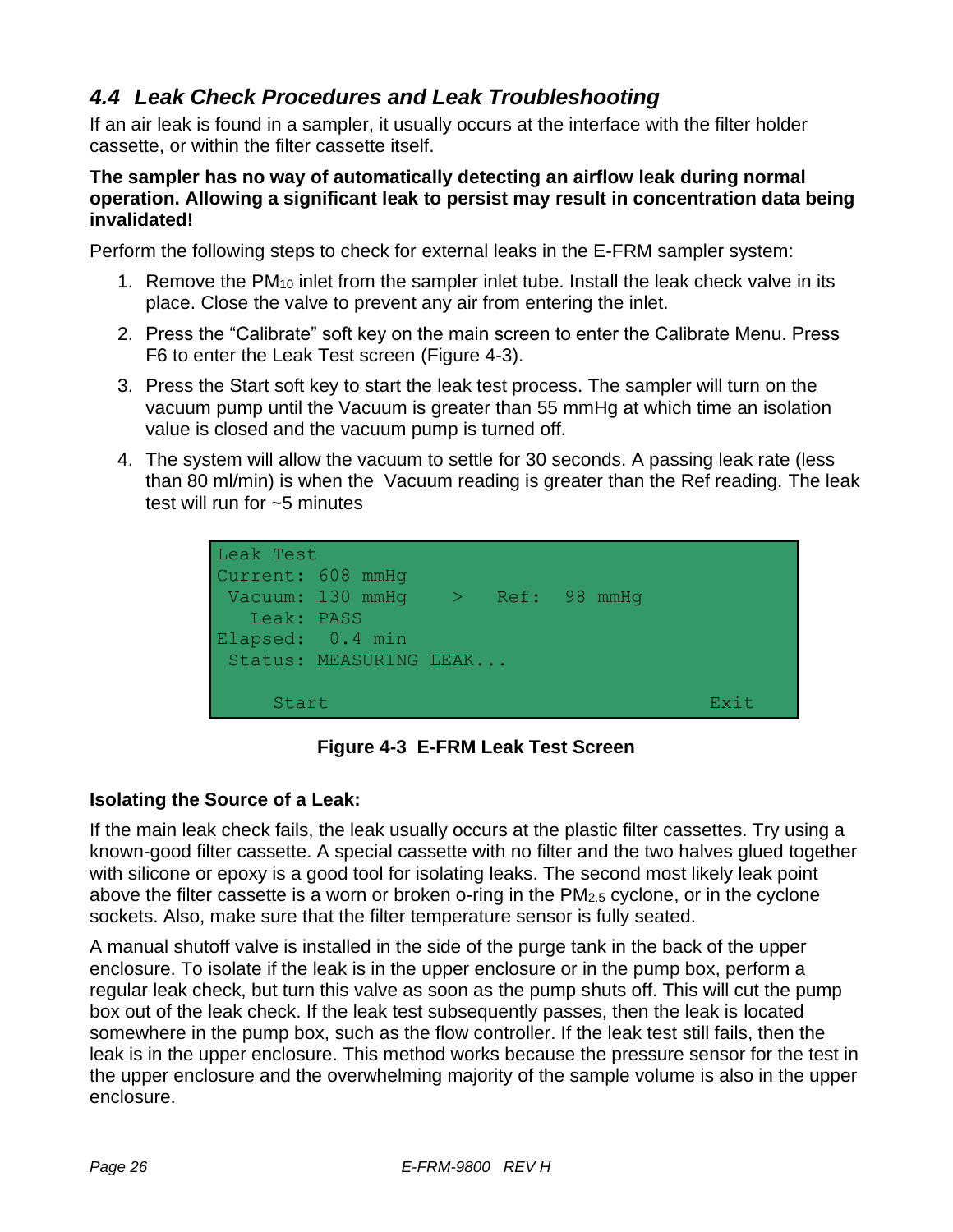#### **Internal Filter Bypass Leakage Test:**

Per the FRM specifications in 40 CFR Part 50L, a secondary "internal filter bypass leakage" leak test must be performed to check for leaks below the filter cassette, even if the total external leak test passed. In theory, it should be impossible for this bypass leakage test to fail if the main external leakage test passed, but it is a useful test for isolating the source of a leak if the main test fails:

- 1. Configure a bypass leakage test cassette by installing a rubber membrane disc in a cassette in place of a standard filter disc. This will prevent any air from entering between the two halves of the cassette, and will also prevent any air from entering the system from any point above the cassette.
- 2. Install the special leak test cassette into the sampler and perform a leak test just as the main external leak test. The leak valve on the inlet tube is not needed.
- 3. The final bypass leak rate must be less than **80 ml/min** just as in the main leak test.

# *4.5 Ambient and Filter Temperature Audits and Calibrations*

From the Calibrate menu, press F3 to enter the Temperature Calibration screen.

|                               |  |              | (0) Ambient Temperature Calibration |                         |  |
|-------------------------------|--|--------------|-------------------------------------|-------------------------|--|
| Sensor Pt<br>$25.0$ 1 $-30.0$ |  | Save<br>50.0 | Reference<br>$-30.0$ C<br>050.0 C   | Save(F1)<br>Save $(F4)$ |  |
| Exit<br>Calibrate<br>Default  |  |              |                                     |                         |  |

**Figure 4-4 E-FRM Temperture Calibration Screen**

There are two channels which can be audited using this screen, indicated in the top left corner. Channel (0) is the external ambient temperature sensor. Channel (1) is the internal filter temperature sensor located below the filter cassette. Use the  $\blacktriangle \blacktriangledown$  keys to select the desired channel.

The "Sensor" value is the output of the selected temperature sensor. To audit the ambient temperature sensor at a single point, place your traceable temperature standard probe near the sampler ambient temperature shield. Your probe should be of the type which is not affected by solar radiation. Compare the output of your probe with the "Sensor" value shown on the sampler screen. The two should match within 1.0 Deg C. Record the results.

Each sensor can be calibrated at two points if needed. Point Pt1 is a low temperature point which is usually an ice bath if used, and Point Pt2 is a higher temperature point which is usually ambient, but could be a hot bath. The "Reference" column is where the correct temperature values from your traceable audit device can be entered into the screen for each point using the arrow keys. The "Save" column shows the currently entered calibration values associated with the Reference fields.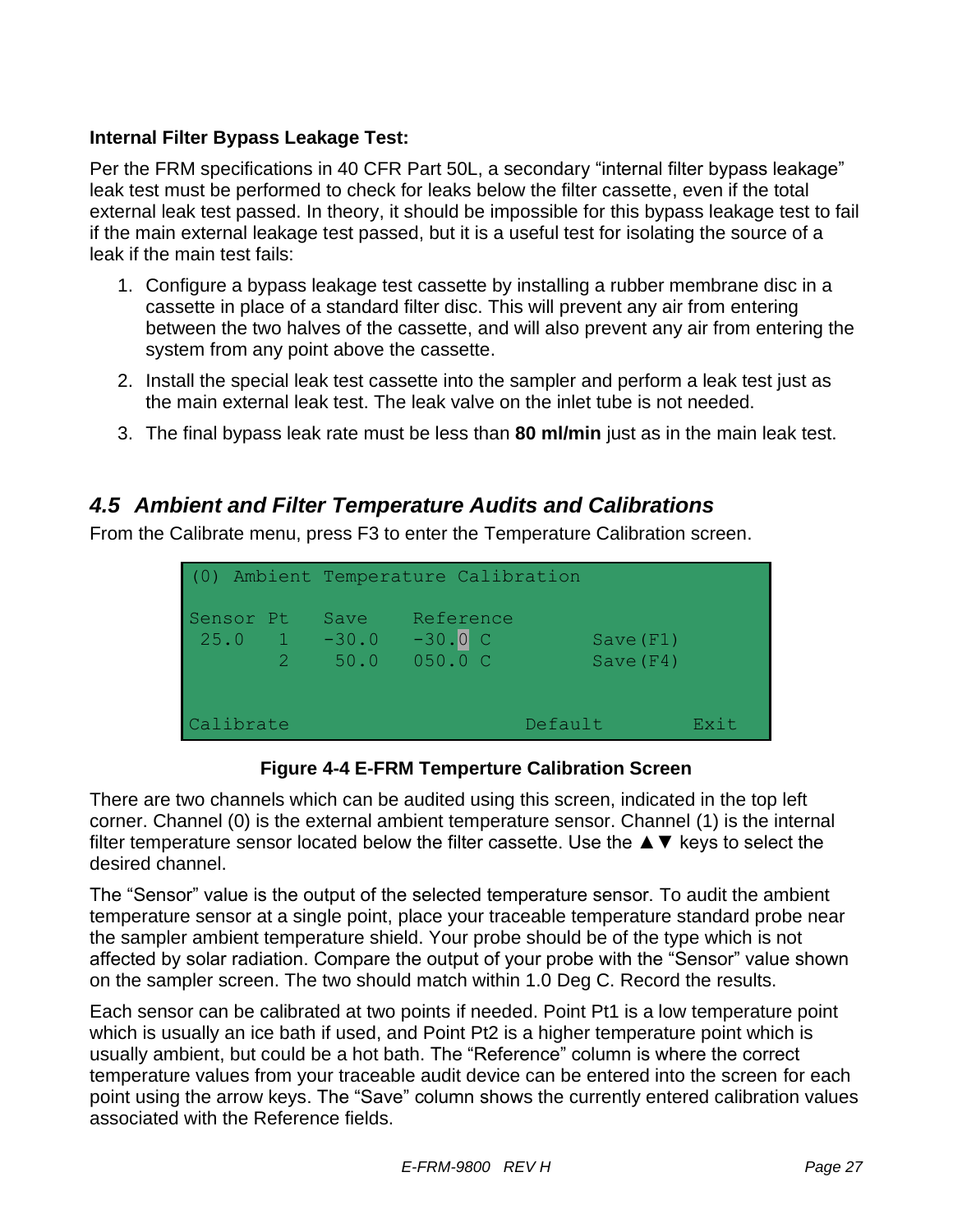Press the F1 button to save the low temperature "Reference" value that you entered into the "Save" field. Press the F4 button to save the high temperature "Reference" value that you entered into the "Save" field. After both values are entered, press the "Calibrate" soft key to implement the calibration. The "Default" button clears out all calibrations and restores factory calibration values.

To audit or calibrate the filter temperature sensor, it is usually necessary to remove it from the sample line. You cannot assume that the filter sensor is at ambient conditions when installed, since it is specifically there to measure any difference between ambient and filter conditions.

# *4.6 Barometric Pressure Audits and Calibrations*

From the Calibrate menu, press F4 to enter the Pressure Calibration screen.

| Pressure Calibration |             |                      |                                      |                      |      |
|----------------------|-------------|----------------------|--------------------------------------|----------------------|------|
| Sensor Pt<br>760     | $2^{\circ}$ | Save<br>- 600<br>800 | Reference<br>600<br>mmHq<br>800 mmHq | Save(F1)<br>Save(F4) |      |
| Calibrate            |             |                      |                                      | Default              | Exit |

**Figure 4-5 E-FRM Pressure Calibration Screen**

The "Sensor" value is the output of the barometric pressure sensor. To audit the ambient barometric sensor at a single point, compare the output of your traceable pressure standard probe with the "Sensor" value shown on the sampler screen. The two should match within less than 10 mmHg. Record the results.

Each sensor can be calibrated at two points if needed. Point Pt1 is a low pressure point, and Point Pt2 is a higher pressure point. The "Reference" column is where the correct pressure values from your traceable audit device can be entered into the screen for each point using the arrow keys. The "Save" column shows the currently entered calibration values associated with the Reference fields.

Press the F1 button to save the low pressure "Reference" value that you entered into the "Save" field. Press the F4 button to save the high pressure "Reference" value that you entered into the "Save" field. After both values are entered, press the "Calibrate" soft key to implement the calibration. The "Default" button clears out all calibrations and restores factory calibration values.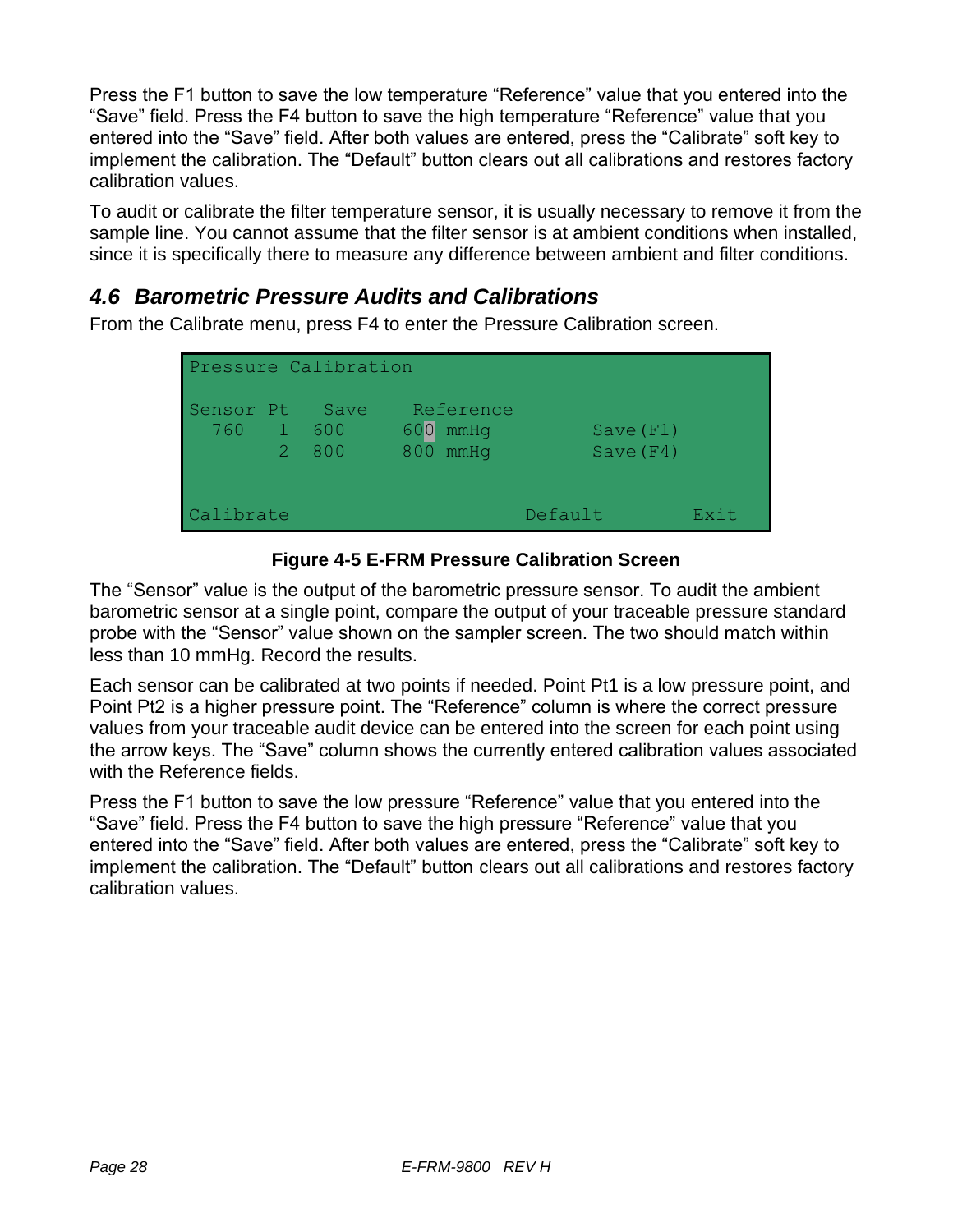# *4.7 Flow Audits and Multi-Point Calibration*

The ambient temperature and pressure sensors must be audited or calibrated before the flow is audited, because the actual volumetric flow rate of the sampler is corrected to the ambient conditions. The flow system must also be evaluated for leaks before any flow checks are performed. Make sure that a filter cassette is correctly installed in the sampler during the flow checks.

| Multi-Point Flow Calibration                          |                                   |                  |                                                |         |  |  |  |
|-------------------------------------------------------|-----------------------------------|------------------|------------------------------------------------|---------|--|--|--|
| <cal> FLOW 1<br/>427<br/><b>FLOW</b><br/>FLOW 3</cal> | Target<br>15.00<br>18.40<br>16.67 | Reading<br>16.67 | <b>STD</b><br>15.0 LPM<br>18.4 LPM<br>16.7 LPM |         |  |  |  |
| CAL                                                   | NEXT                              |                  | DEFAULT                                        | EX L'I' |  |  |  |

#### **Figure 4-6 E-FRM Multi-Point Flow Calibration Screen**

- <span id="page-28-0"></span>1. Remove the PM<sup>10</sup> inlet from the sampler and install your traceable flow audit sampler onto the inlet.
- 2. From the Calibrate menu, press F2 to enter the Flow Calibration screen on the sampler as shown in [Figure 4-6](#page-28-0). The unit will automatically turn on the pump and begin to regulate at 15.0 L/min.
- 3. (Optional Audit Only) To perform a simple flow "check" or "audit" in which no E-FRM calibrations are to be changed, simply use the NEXT soft key to select the FLOW 3 (16.67) parameter. Compare the E-FRM column reading to your standard device for the selected parameter, and record the results. No calibrations are altered if the CAL or DEFAULT keys are not pressed. If calibration is required, continue to step 4.
- 4. *Allow the unit to regulate the flow until the BAM reading stabilizes at the target flow rate*. Enter the flow value from your standard device into the STD field using the arrow keys, then press the CAL soft key. Note: *The E-FRM flow reading will not change to match the STD until after you have entered all three flow calibration points, since it is done on a slope.*
- 5. Press the NEXT key to select the second flow point of 18.4 L/min. Allow the flow to stabilize again, then enter the value from your standard device and press the CAL key. Note: If the E-FRM is unable to achieve flow regulation at the 18.4 L/min point, this could be an early indication that the vacuum pump needs to be serviced.
- 6. Press the NEXT key to select the third flow point of 16.67 L/min. Allow the flow to stabilize again, then enter the value from your standard device and press the CAL key.
- 7. After this third flow point is calibrated, the E-FRM flow reading will change to show the corrected flow, then the E-FRM will re-regulate the flow to 16.67 L/min based on the new calibration. The E-FRM flow reading should now match your flow standard device at 16.67  $\pm$  0.1 L/min. Exit the calibration menu.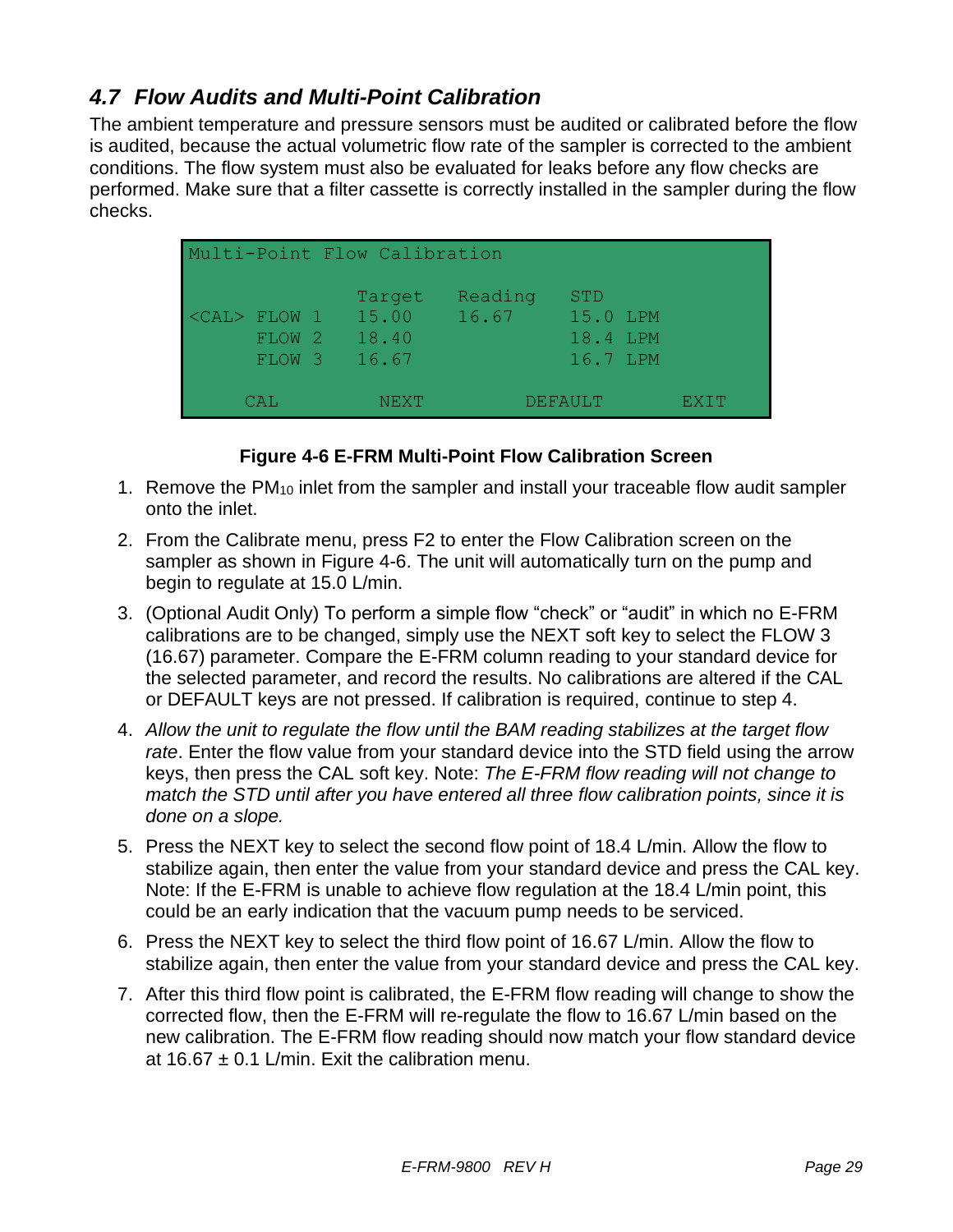8. If difficulty is encountered, press the "Default" button to clear out all previous calibrations and restores factory calibration values, the retry the calibration starting at step 4.

# **5 MAINTENANCE and TROUBLESHOOTING**

This section provides information about routine maintenance, identifying errors and alarms, and performing diagnostic tests if a problem is encountered on the E-FRM. The TEST menu functions are also described in this section.

# *5.1 Met One Recommended Periodic Maintenance Table*

[Table 3-1](#page-17-0) shows the recommended interval for the regular maintenance, field checks, and service tasks.

| <b>Maintenance Item</b>                                                       | <b>Period</b>    |
|-------------------------------------------------------------------------------|------------------|
| Leak check.                                                                   | <b>Daily</b>     |
| Flow system check/audit.                                                      | <b>Monthly</b>   |
| Clean PM10 inlet particle trap.                                               | <b>Monthly</b>   |
| Clean PM <sub>2.5</sub> cyclonic separator particle trap. (if used)           | <b>Monthly</b>   |
| Clean PM <sub>2.5</sub> WINS Impactor well, replace filter and oil. (If used) | <b>Monthly</b>   |
| Check or set real-time clock.                                                 | <b>Monthly</b>   |
| Complete flow system calibration.                                             | Quarterly        |
| Completely disassemble and clean PM10 inlet and PM2.5 cyclone.                | Quarterly        |
| Replace or clean pump mufflers.                                               | 6 months         |
| Clean internal debris filter.                                                 | <b>12 Months</b> |
| Clean vertical inlet tube.                                                    | 12 months        |
| Rebuild vacuum pump.                                                          | 24 months        |

**Table 5-1 Recommended Maintenance Schedule for the E-FRM Sampler**

# *5.2 Sampler Error and Alarm Descriptions*

Errors and alarms may occur in the sampler as a result of operational conditions outside of the specified ranges, machine malfunctions, or data flags. Many of these alarms are defined by regulation in 40 CFR Part 50L. The alarms may be shown on the sampler LCD display, or in the sample event data log files.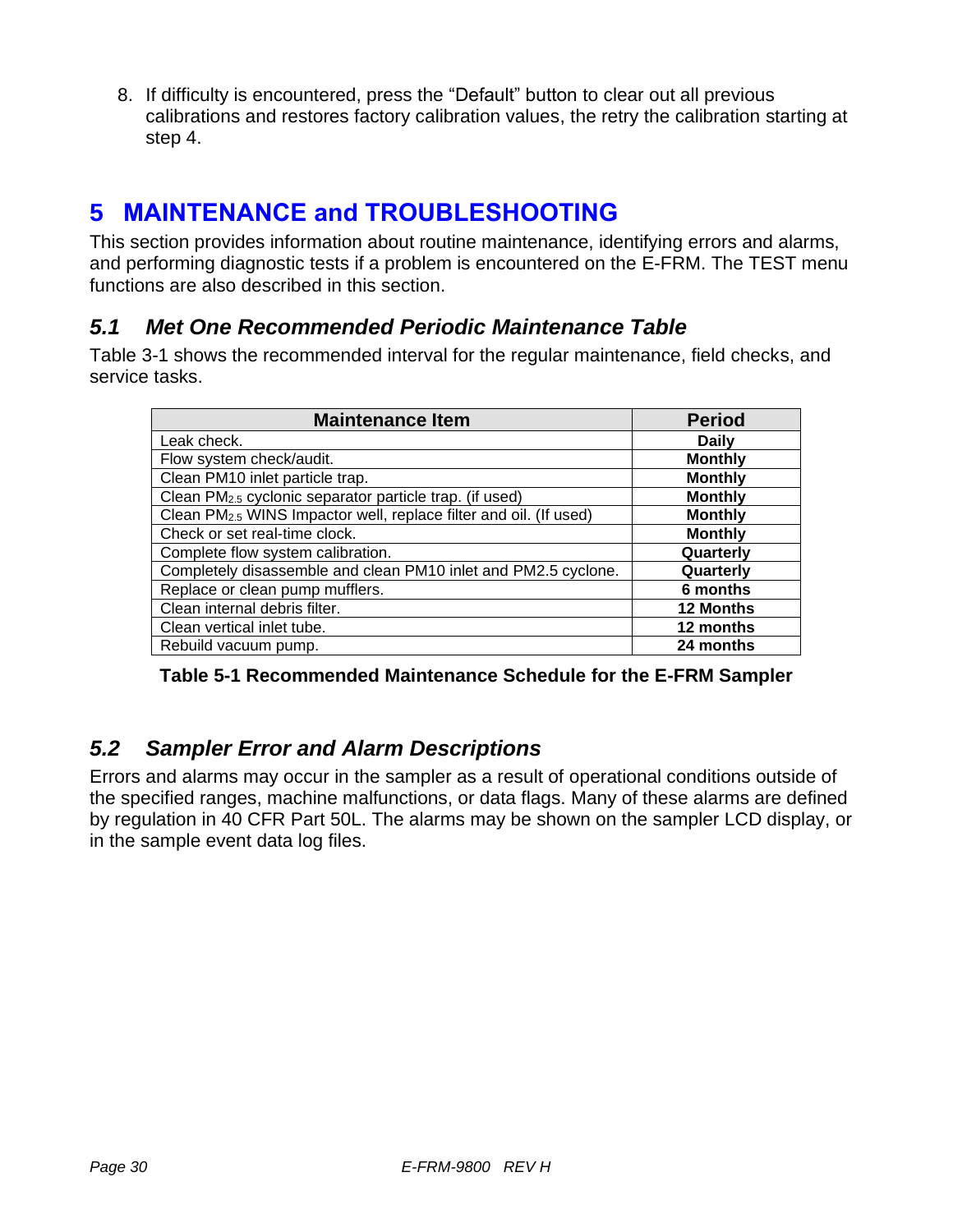# *5.3 Basic Problem and Cause/Solution Table*

[Table 5-2](#page-30-0) contains information on some of the more common sampler problems which may be encountered, and some steps to identify and remedy the problems. Met One welcomes customer suggestions for new items to include in this section of future manual revisions. If the solution cannot be found in the following table, then contact one of our expert service technicians for help in resolving your problem.

| <b>Problem:</b>        | The Sampler won't start a measurement cycle.                                                                                                                                                                                                                                                                                                                                                                                                                                                                                                                                               |
|------------------------|--------------------------------------------------------------------------------------------------------------------------------------------------------------------------------------------------------------------------------------------------------------------------------------------------------------------------------------------------------------------------------------------------------------------------------------------------------------------------------------------------------------------------------------------------------------------------------------------|
| <b>Cause/Solution:</b> | The unit is programmed not to start a sample cycle until the<br>$\bullet$<br>beginning of a scheduled sample event. Make sure the sampler<br>clock is set correctly. Check the event schedules in the Setup<br>and Event menus.<br>The unit will usually display an error if it cannot start a new<br>sample cycle.                                                                                                                                                                                                                                                                        |
| Problem:               | The airflow rate is too low and won't adjust up to 16.67 L/min.                                                                                                                                                                                                                                                                                                                                                                                                                                                                                                                            |
| <b>Cause/Solution:</b> | The pump mufflers may clog up after several months.<br>$\bullet$<br>The vacuum pump may need to be rebuilt after about 2 years.<br>Checking a high 18.4 L/min flow point during the regular flow<br>audits is a good way to verify the pump capacity.<br>Check the inlet and PM heads for obstructions.                                                                                                                                                                                                                                                                                    |
| Problem:               | The airflow is stuck at a particular rate, and will not change.                                                                                                                                                                                                                                                                                                                                                                                                                                                                                                                            |
| <b>Cause/Solution:</b> | The flow controller unit can become stuck if debris enters the<br>rotary valve. The valve can be disassembled and cleaned.<br>Contact the Service dept.<br>Perform the multi-point flow audit in the Calibrate menu. The unit<br>$\bullet$<br>should try to regulate to these flow values. If the flow does not<br>change, the flow controller may not be working.<br>Unplug the pump power while performing a flow check. With the<br>$\bullet$<br>pump off, you should be able to clearly hear the flow controller<br>pulse at 1-second intervals as it rotates and attempts to regulate |
|                        | the flow. If not, the flow controller is not working or the circuit<br>board output is not working.<br>If the flow regulates lower, but not higher than 16.67 lpm, the<br>$\bullet$<br>pump is probably worn out, or there is a leak.                                                                                                                                                                                                                                                                                                                                                      |

<span id="page-30-0"></span>**Table 5-2 Common Problems and Solutions**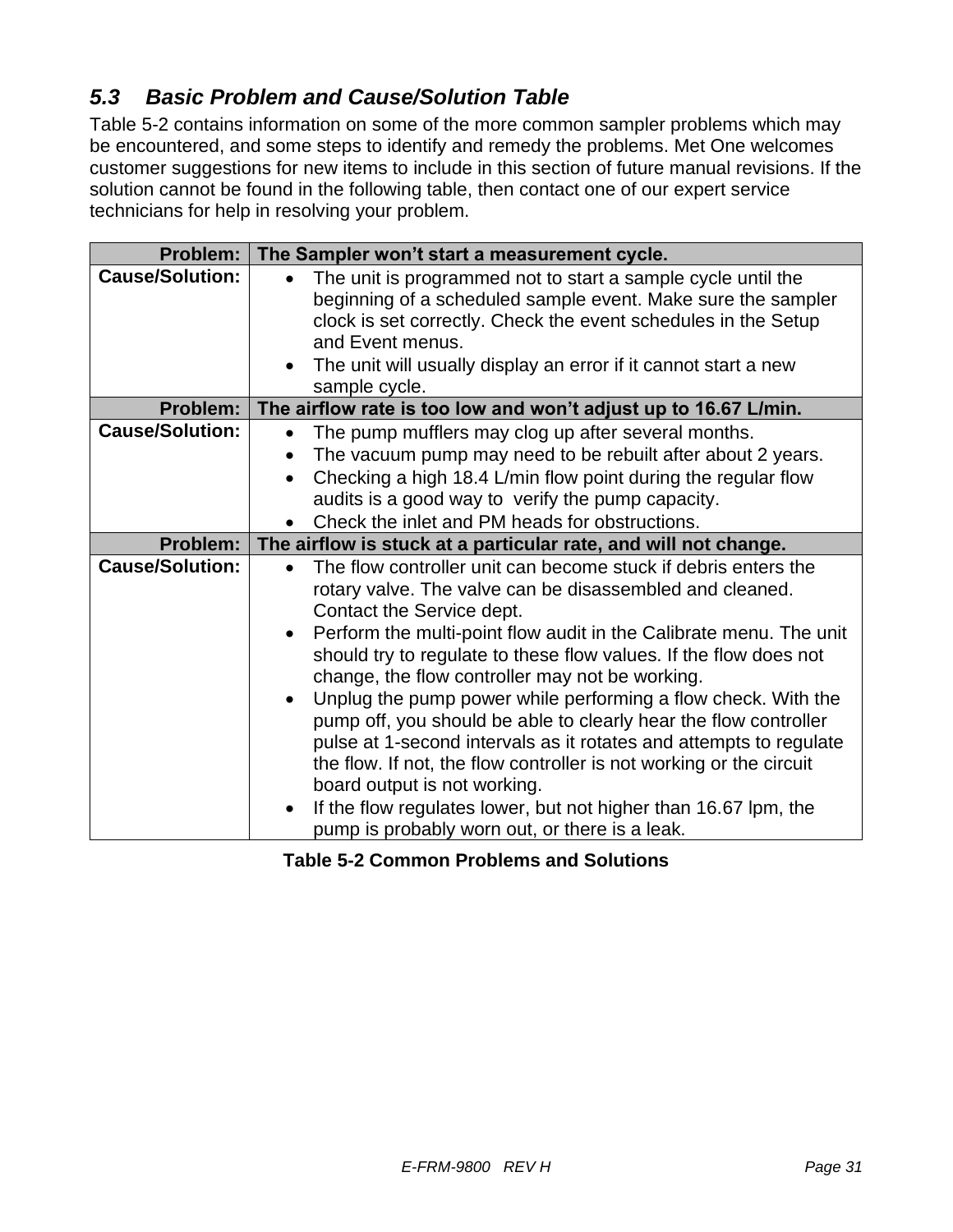# **6 DATA RETRIEVAL**

The E-FRM sampler data must be retrieved using Met One FSCommAQ software, either through the serial port, USB port, or by transferring data to a USB flash drive. For detailed instructions, please see the FSCommAQ software manual. The FSCommAQ software and manual are available at the Met One website [\(https://metone.com/software\)](https://metone.com/software).



**Table 6-1 Front Panel Digital Connections**

# *6.1 Using the RS-232 or USB Cable Connections*

Insert a standard 9-pin serial or USB cable in to the corresponding connection point. Connect the other end to a PC running the FSCommAQ software and follow the instructions I the FSCommAQ Manual. Once the data download is complete you may disconnect the cable from both the E-FRM sampler and your computer.

# *6.2 Using a USB Flash Drive*

Insert a USB flash drive in to the USB port located beneath the keypad on the inside of the door of the sampler. Press the TRANSFER DATA soft key to enter the Transfer Data to USB Drive screen. Press the Transfer Data soft key and the data transfer will begin. It may take a couple of minutes to start the transfer process. Once it reaches 100%, all data stored in the E-FRM memory has been downloaded to the drive. Press the Exit soft key to return to the main menu. Remove the flash drive and take it to your computer.

# **7 SERIAL COMMUNICATIONS**

There are two modes of serial communication: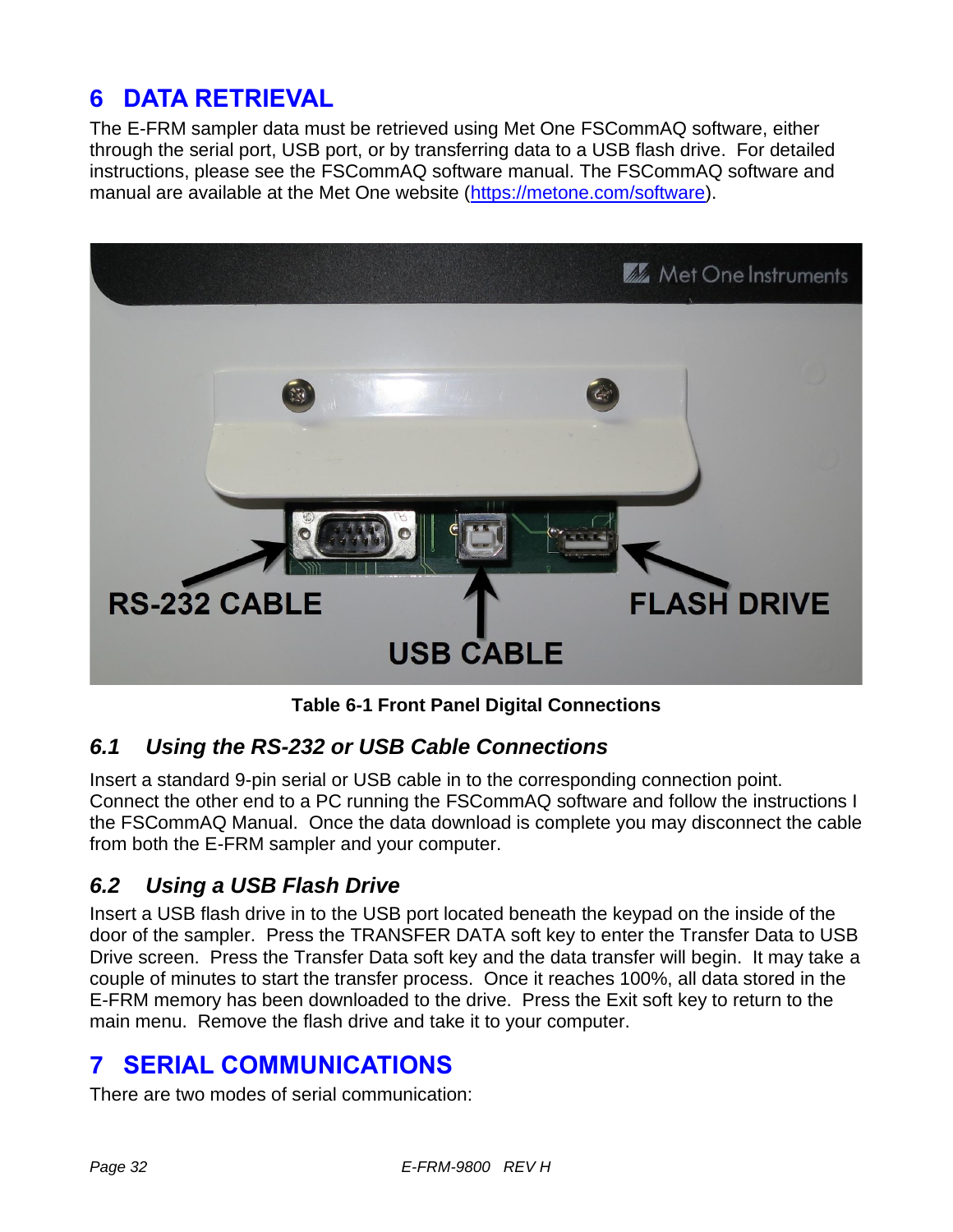- *User communication* This is a user interactive mode using simple letter commands for ease of use.
- *Computer communication* This mode is used for computer-to-device communication and includes a level of data integrity.

# *7.1 User Communication*

In the User Communication (or Terminal) mode, commands are issued by entering a letter or number command and then pressing the Enter, <cr>, key. The <Esc> key is not used when sending commands in this mode.

Press the Enter key three times to enter User Communication mode. An asterisk character appears confirming you have entered the mode and that the instrument is ready for a new command. Commands will be echoed back from the instrument and an asterisk will appear after a command has completed.

| Command        | <b>Description</b>                               |
|----------------|--------------------------------------------------|
| $\#$           | <b>Request Met Record Revision</b>               |
| 1              | Request settings report                          |
| $\overline{2}$ | Request All User data report                     |
| 3              | Request New User data report                     |
| 4              | Request Last User data report                    |
| C              | Clear Event and Data Log                         |
| $\mathbb{D}$   | Get/Set date part of the real time clock         |
| Н              | Help menu                                        |
| Q              | Quit out of terminal mode                        |
| T              | Get/Set time part of the real time clock         |
| DT             | Get/Set the date and time of the real time clock |
| ID             | Get/Set location ID or address                   |
| ΟI             | Get/Set output interval                          |
| QH             | Report current readings header                   |
| <b>RQ</b>      | Report current readings without header           |
| <b>RV</b>      | <b>Report Model/Part/Revision</b>                |
| SS             | Get Met One serial number                        |

#### **Table 7-1 Serial Command Set**

<span id="page-32-0"></span>To issue one of the commands listed in [Table 7-1,](#page-32-0) type the command listed and press the Enter key. The command will run and display the requested information or current setting, as appropriate.

For example, to view the current date setting you would type the letter D followed by the Enter key. You would then see the current date reported. The sequence would appear like this: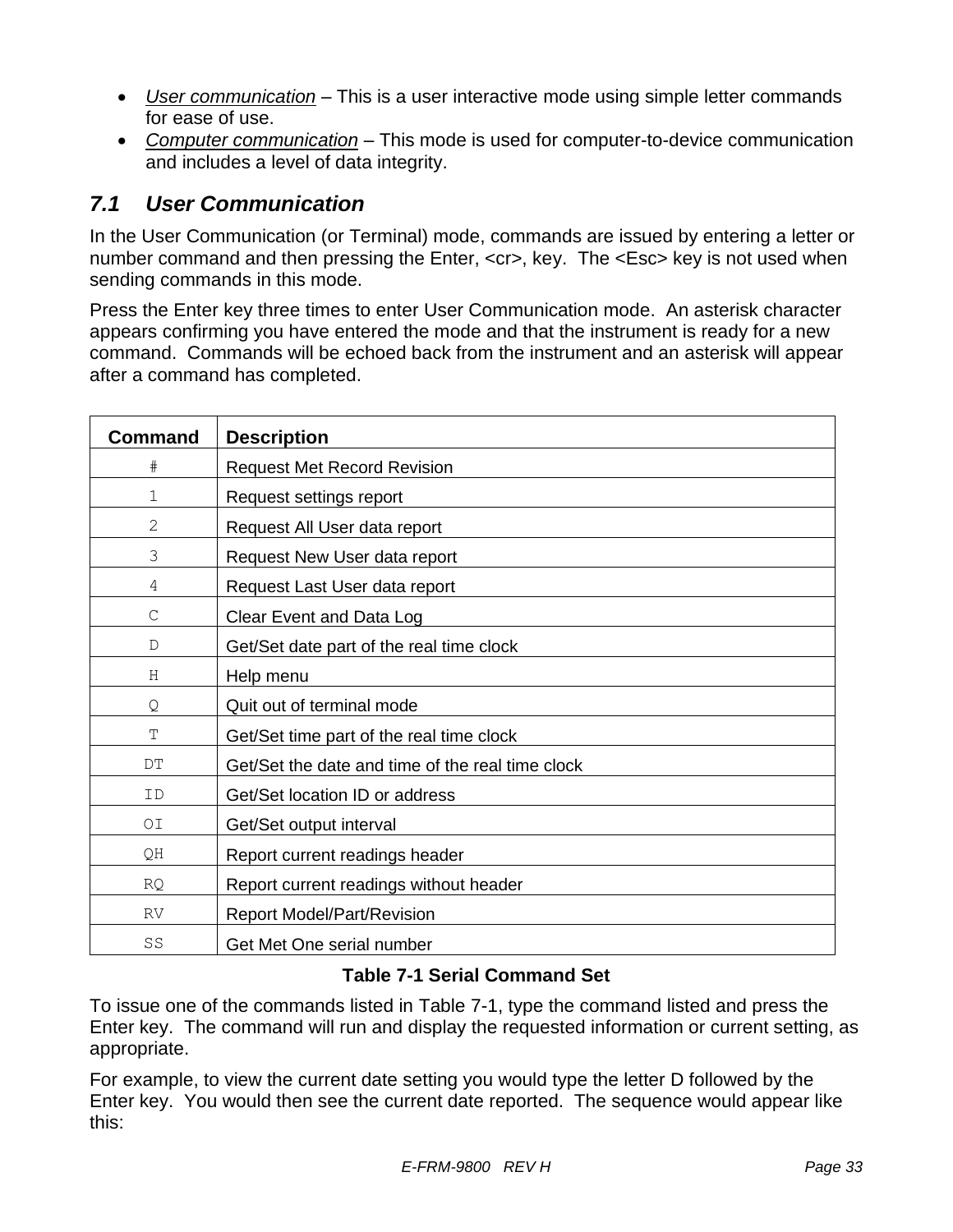$D < c r$ D 2013-01-18<cr><lf>

To change a setting, the typical sequence is to type the command, press the space bar one time, enter the new value in the same format that is displayed when checking the setting, and then pressing the Enter key.

Continuing the example above, to change the date setting you would type the letter D, space, and then the current date in YYYY-MM-DD format followed by the Enter key. You would then see confirmation of the new date reported. The sequence would appear like this:

```
D 2016-01-30<cr>
```
D 2016-01-30<cr><lf>

Pressing <Esc> or Q<cr> will exit terminal mode.

For a detailed listing of all command formats, consult the E-FRM 7500 document contained on the CD included with your sampler or contact the Met One Instruments service department. See section [1.2.](#page-2-0)

# *7.2 Computer Communication*

In the Computer Communication mode, character echo is suppressed. This means if you are issuing commands in this mode using a keyboard, you will not see what you are typing displayed on the screen. The command format includes a checksum to verify data integrity.

The mode is entered whenever an <Esc> character is sent to the instrument. Commands are issued using the following format:

<Esc>Cmd p1 p2\*cs<cr>

Computer commands are prefaced with an <Esc> character followed directly by a command (Cmd).. After the command there can be zero or more parameter field (p1 and p2) where each field is separated by a space. The end of the message is signaled by the Checksum Delimiter character (\*) followed by the checksum itself (cs). Finally, the command is terminated with a carriage return (<cr>).

A computer command example requesting the Model/Part/Revision numbers would look like this:

<Esc>RV\*1234<cr>

All command responses are terminated with a checksum. The above command response would have this format:

RV 092, 99999-1, R9.9.9\*1234<cr><lf>

For a listing of all command formats and additional in depth Computer Communication details, consult the E-FRM 7500 document contained on the CD included with your sampler or contact the Met One Instruments service department. See section [1.2.](#page-2-0)

# **8 ACCESSORIES and PARTS**

# *8.1 Consumables, Replacement Parts, and Accessories*

The following parts are available from Met One for maintenance, replacement, service, and upgrades. If unsure about a part you need, please contact the Service department and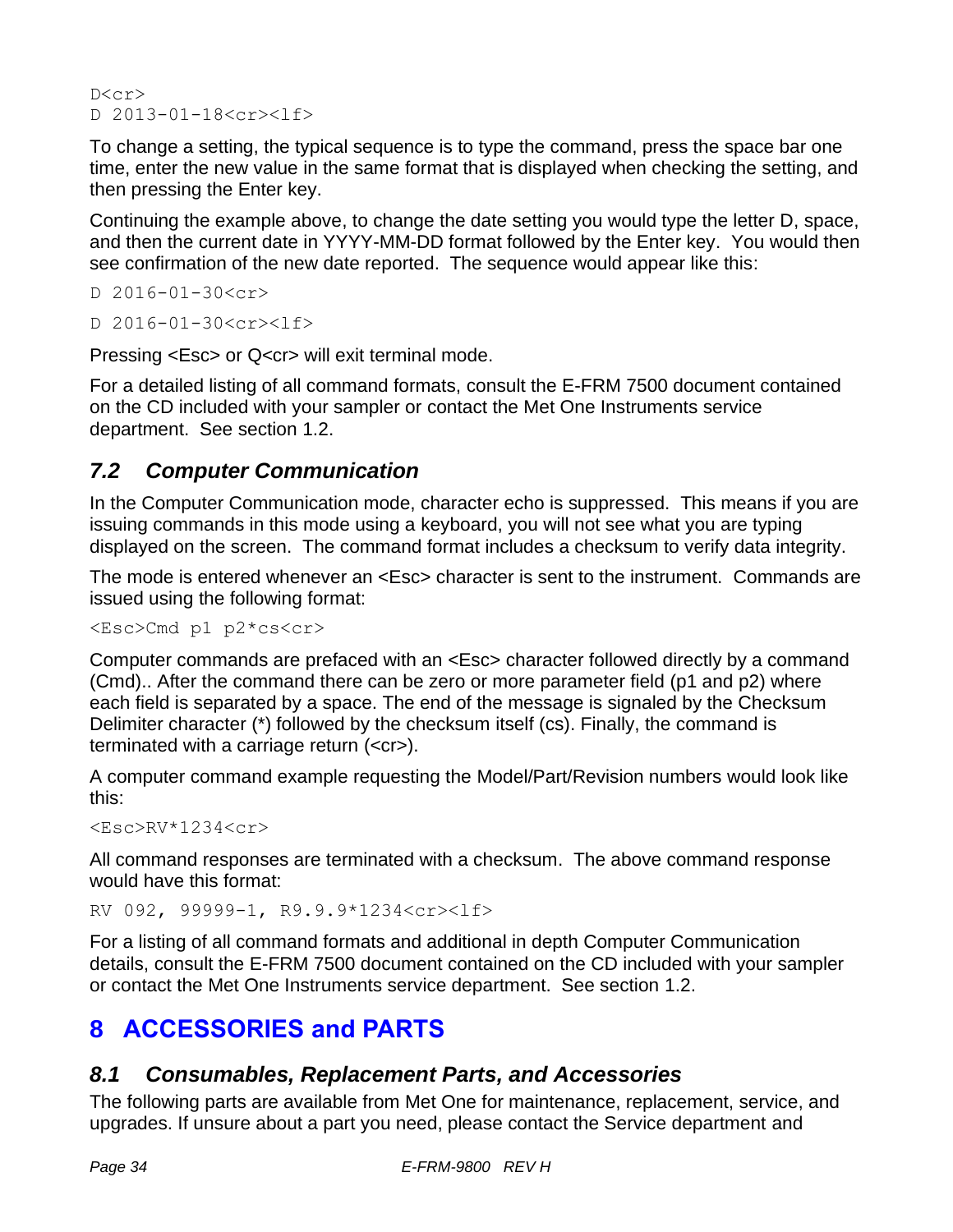provide the serial number of your E-FRM. Some of these parts require technical skills or special considerations before use or installation.

# **Consumables**

| <b>Description</b>                  | <b>Part Number</b> | <b>Graphic</b> |
|-------------------------------------|--------------------|----------------|
| Filter, 47MM, PTFE, FRM             | 460122             |                |
| Filter Cassette, FRM, 47 MM         | 460128             |                |
| Fan Filter, Replacement, 5 PACK     | 560001             |                |
| Silicone O-Ring Grease, mini packet | 995712             |                |

### **Calibration & Service Tools**

| <b>Description</b>                                                                                                                | <b>Part Number</b> | <b>Graphic</b>     |
|-----------------------------------------------------------------------------------------------------------------------------------|--------------------|--------------------|
| Flow Inlet Adapter Kit (Leak Test Valve)<br>Includes short inlet tube adapter.                                                    | <b>BX-305</b>      |                    |
| Volumetric Flow Calibration Kit (BGI deltaCal™)<br>Flow, Temp, and Pressure Reference Standards<br>Met One recommended flow meter | <b>BX-307</b>      | -------<br>Otheran |

# **Vacuum Pumps & Pump Parts**

| <b>Description</b>    | <b>Part Number</b> | <b>Graphic</b> |
|-----------------------|--------------------|----------------|
| Pump, Vacuum          | 680897             |                |
| Muffler, Pump Exhaust | 580293             |                |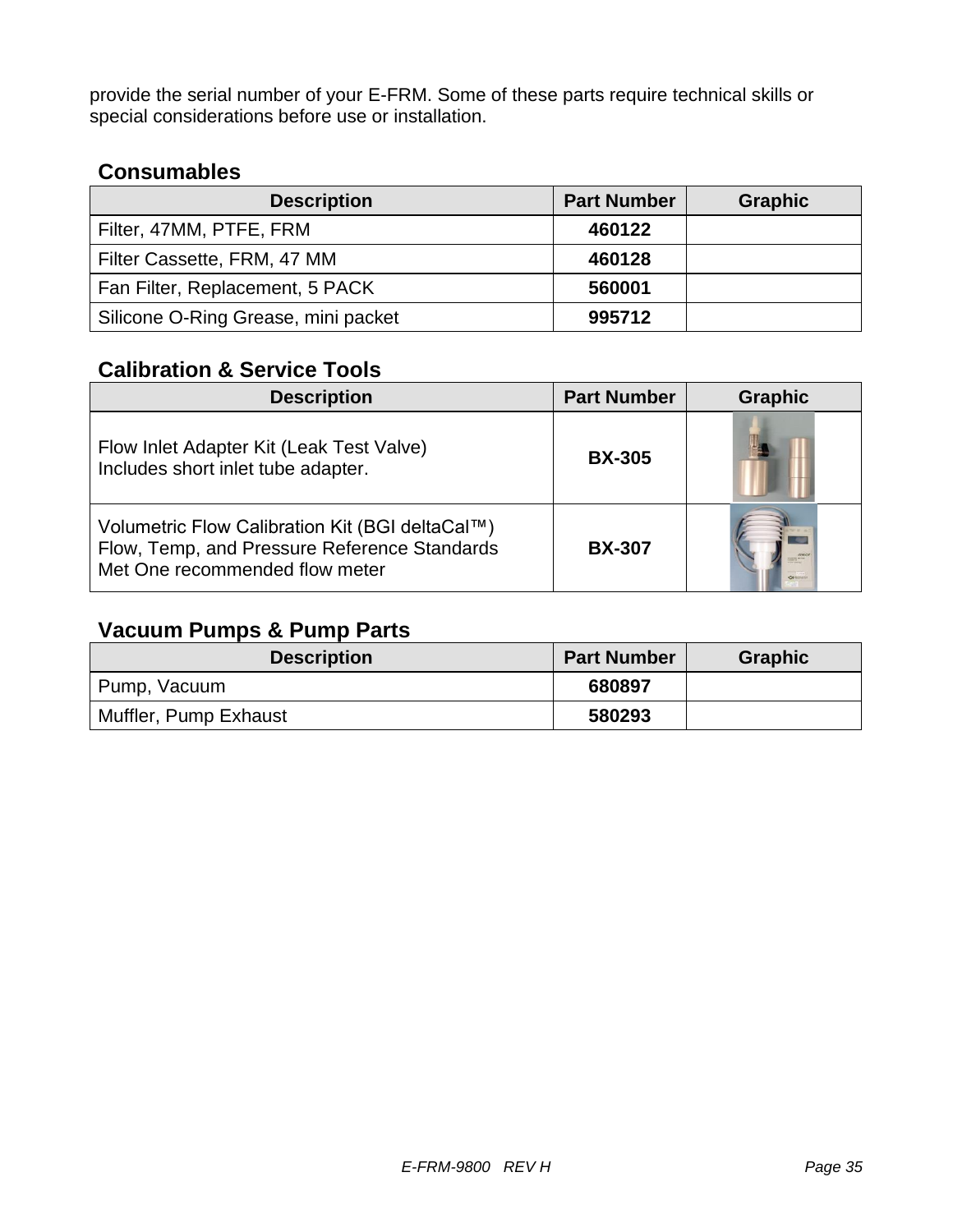# **Flow System Components**

| <b>Description</b>                             | <b>Part Number</b> | <b>Graphic</b> |
|------------------------------------------------|--------------------|----------------|
| Flow Sensor, Mass, 0-20 LPM, Internal Assembly | 81892              |                |
| <b>Automatic Flow Controller</b>               | 82099              |                |
| <b>Inline Filter</b>                           | 580299             |                |

# **Electrical & Electronic Parts**

| <b>Description</b>                   | <b>Part Number</b> | <b>Graphic</b>       |
|--------------------------------------|--------------------|----------------------|
| <b>Pressure Sensor Circuit Board</b> | 80940-1            |                      |
| <b>Control Panel Assembly</b>        | 81151              | E McGalaysen<br>$ -$ |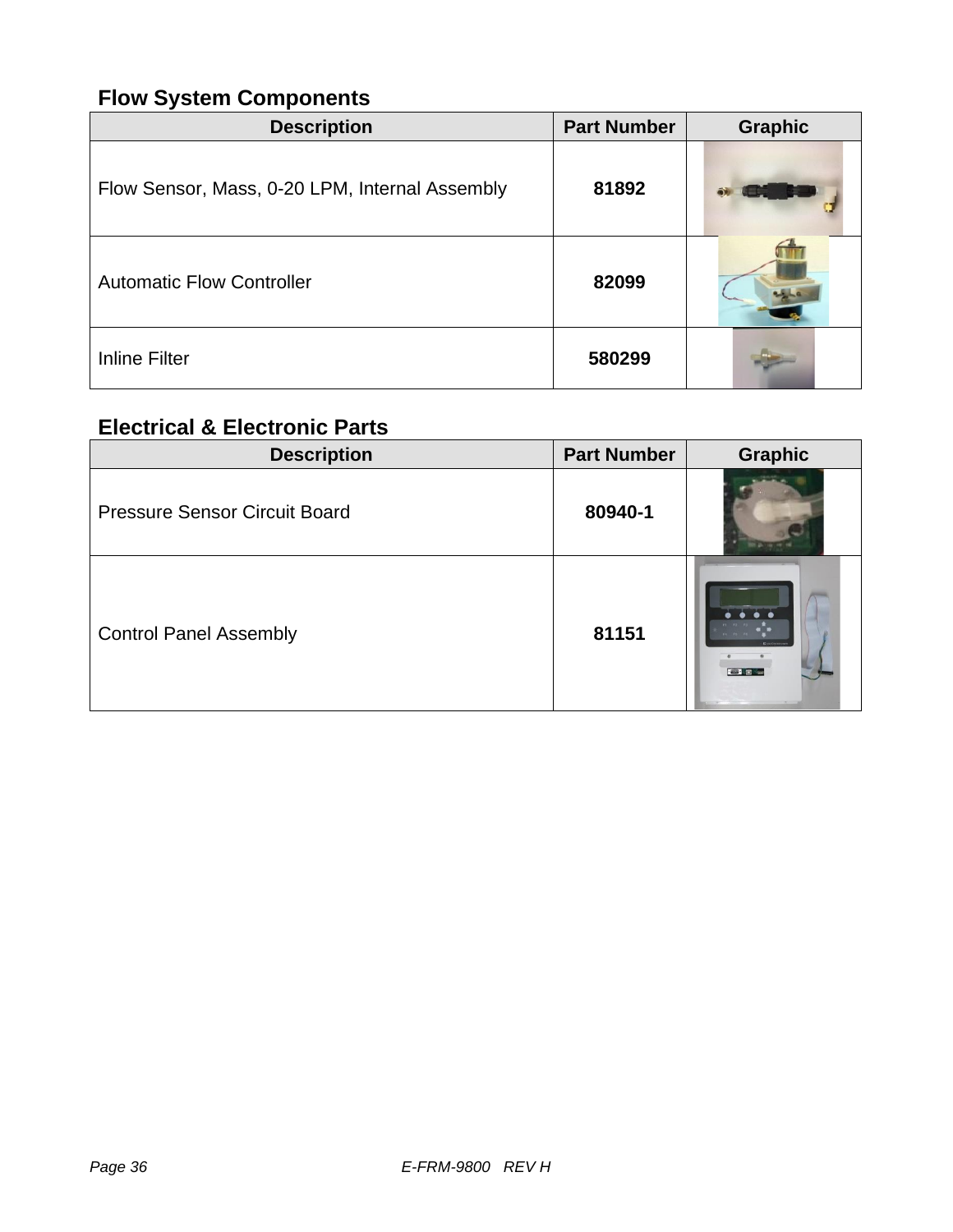# **Inlet Components**

| <b>Description</b>                                                            | <b>Part Number</b> | <b>Graphic</b> |
|-------------------------------------------------------------------------------|--------------------|----------------|
| PM <sub>10</sub> Size-Selective Inlet Head, EPA Specified                     | <b>BX-802</b>      |                |
| TSP Sampling Inlet, with insect screen                                        | <b>BX-803</b>      |                |
| PM2.5 Sharp Cut Cyclone                                                       | <b>BX-807</b>      |                |
| PM2.5 Very Sharp Cut Cyclone, BGI Inc. VSCC™<br>Used for PM2.5 FEM monitoring | <b>BX-808</b>      |                |
| PM2.5 URG-2000-30EGN Cyclonic Separator<br>Used for PM2.5 FEM monitoring      | <b>BX-809</b>      |                |
| PM2.5 WINS Impactor                                                           | <b>BX-804</b>      |                |
| O-Rings, BX-807 SCC Cyclone, set of 6                                         | 720097             |                |
| O-Rings, BX-808 BGI Cyclone, set of 8                                         | 720105             |                |
| O-Rings, BX-809 URG Cyclone                                                   | 720228             |                |
| O-Rings, PM10 Head, set of 3                                                  | 8965               |                |
| O-Ring, Inlet Tube Receiver, 2 required.                                      | 720069             |                |

# **Meteorological Sensors**

| <b>Description</b>                            | <b>Part Number</b> | <b>Graphic</b> |
|-----------------------------------------------|--------------------|----------------|
| Ambient Temp Sensor Assembly -50 To +50 Deg C | 80866              |                |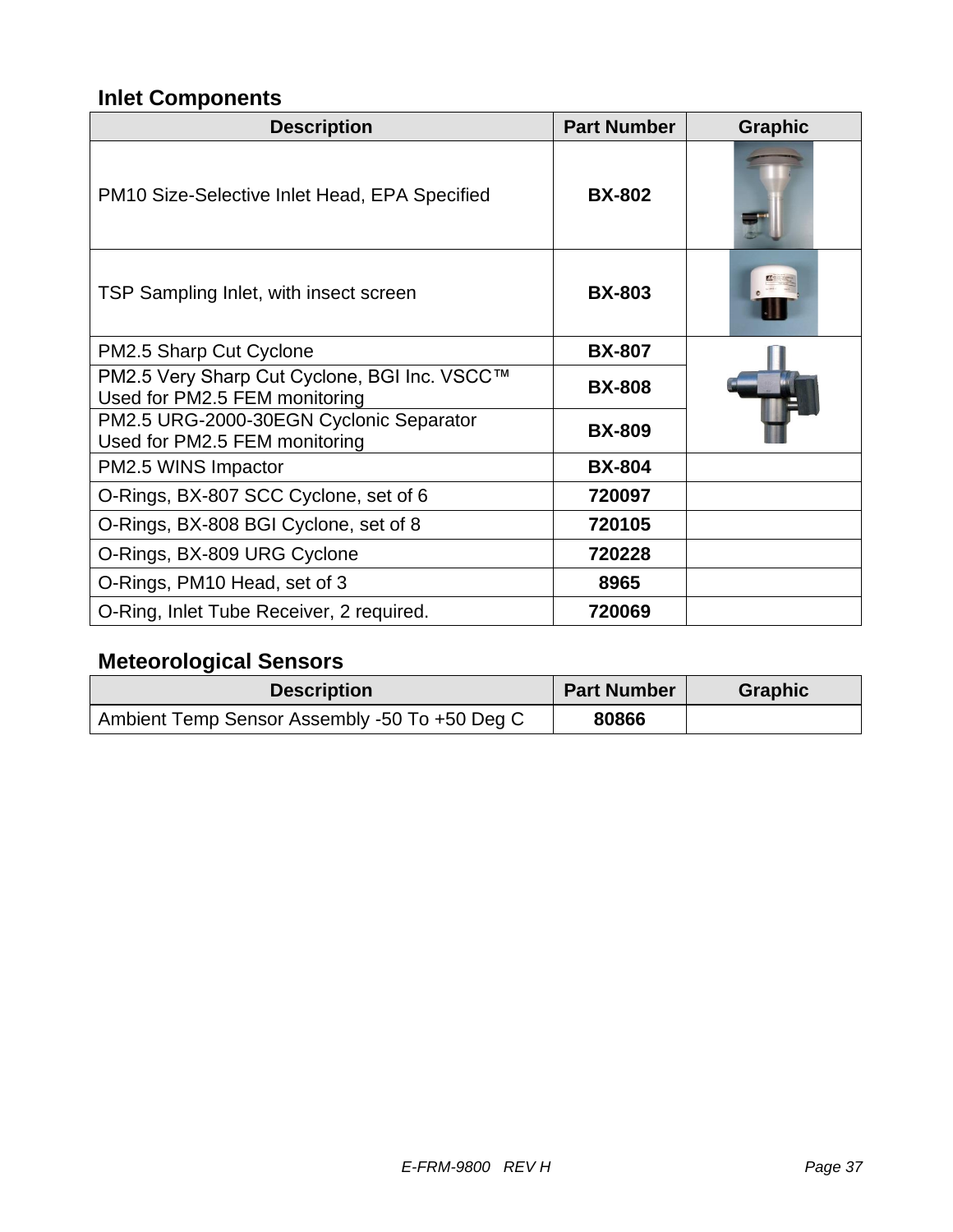# **Audit Sheet**

| <b>Model:</b>      | <b>Serial Number:</b> |  |
|--------------------|-----------------------|--|
| <b>Audit Date:</b> | <b>Audited By:</b>    |  |

| <b>Flow Audits</b>                        |           |                      |              |                          |       |                          |     |  |
|-------------------------------------------|-----------|----------------------|--------------|--------------------------|-------|--------------------------|-----|--|
| <b>Flow Reference Standard Used:</b>      | Model:    |                      | Serial No:   |                          |       | <b>Calibration Date:</b> |     |  |
| <b>Temperature Standard Used:</b>         |           | Model:<br>Serial No: |              | <b>Calibration Date:</b> |       |                          |     |  |
| <b>Barometric Pressure Standard Used:</b> | Model:    |                      | Serial No:   |                          |       | <b>Calibration Date:</b> |     |  |
| <b>Leak Check Value:</b>                  | as found: | lpm                  |              | as left:                 | lpm   |                          |     |  |
|                                           |           | <b>E-FRM</b>         | Ref. Std.    |                          | E-FRM | Ref. Std.                |     |  |
| <b>Ambient Temperature:</b>               | as found: | $\mathsf{C}$         | $\mathsf{C}$ | as left:                 | Ċ     | $\mathsf{C}$             | N/A |  |
| <b>Barometric Pressure:</b>               | as found: | mmHg                 | mmHg         | as left:                 | mmHg  | mmHg                     |     |  |
| <b>Flow Rate (Actual Volumetric):</b>     | as found: | lpm                  | lpm          | as left:                 | lpm   | lpm                      | N/A |  |

|                                                                         |                                  | <b>Mechanical Audits</b>      |  |
|-------------------------------------------------------------------------|----------------------------------|-------------------------------|--|
| Fan filters clean:<br>PM10 particle trap clean:<br>PM10 drip jar empty: | as found<br>as found<br>as found | as left<br>as left<br>as left |  |
| PM10 bug screen clear:                                                  | as found                         | as left                       |  |
| PM2.5 particle trap clean:                                              | as found                         | as left                       |  |
| Pump muffler unclogged                                                  | as found                         | as left                       |  |

| <b>Error</b> | <b>Date</b> | Time | <b>Error</b> | Date | <b>Time</b> |
|--------------|-------------|------|--------------|------|-------------|
|              |             |      |              |      |             |
|              |             |      |              |      |             |
|              |             |      |              |      |             |

#### **Audit Notes:**